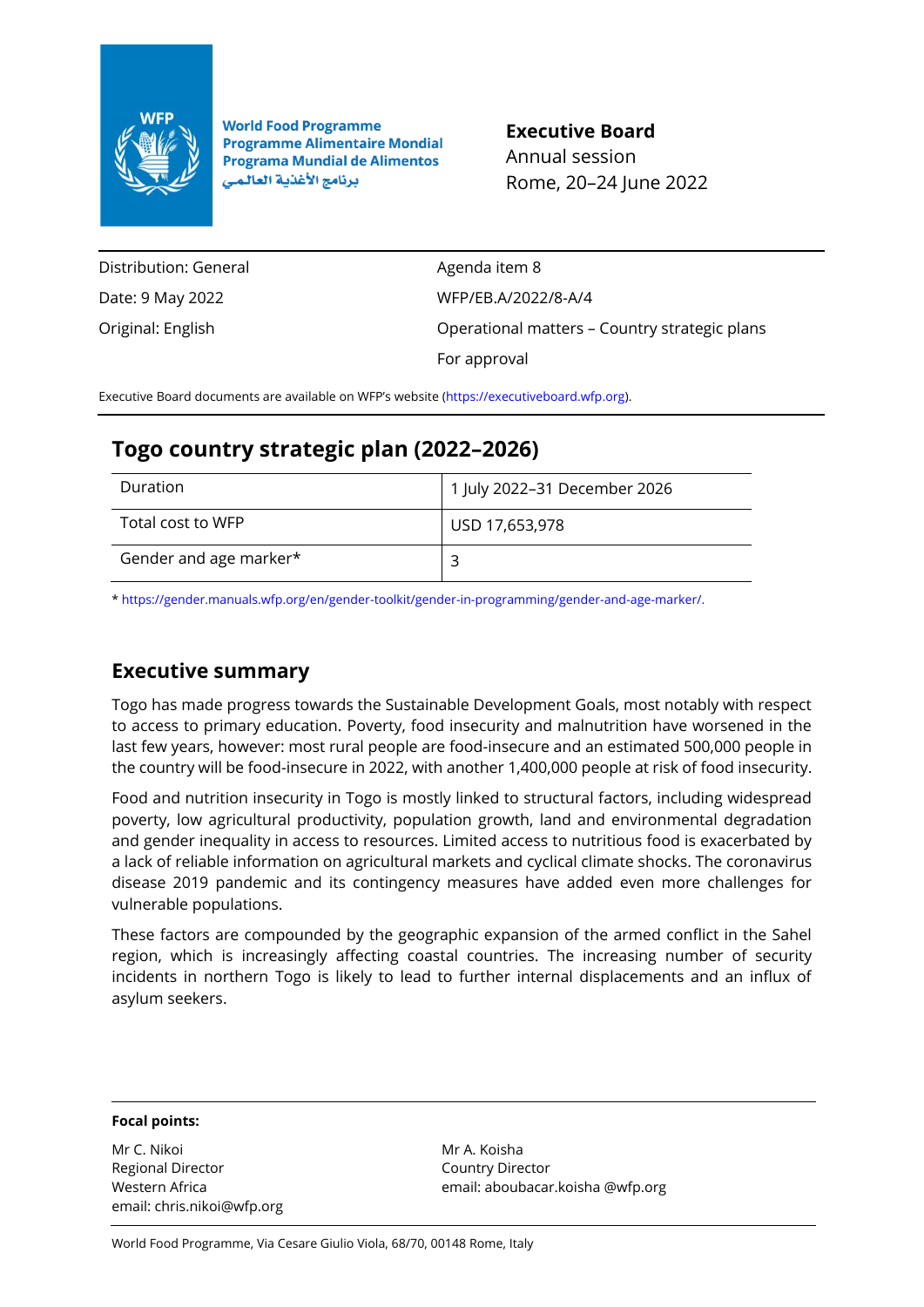In response to these challenges, the Togolese Government developed the *Feuille de route gouvernementale Togo 2025*, a road map that serves as the primary framework for integrated, equitable and inclusive development programming. The road map's three strategic axes define the prioritized drivers of growth and social welfare, including access to quality education, increased employment opportunities, support for smallholder farmers, transformation of Togo into a regional logistical hub and strengthening of emergency preparedness.

WFP will support the Government in reaching its objectives through investments in the sectors most relevant to Sustainable Development Goal 2. There will be a strong focus on ensuring access to basic food and nutrition for crisis-affected populations. In parallel, WFP will support community resilience, children's health and education and smallholder farmer livelihoods through the addition of a homegrown component to the existing national school feeding programme.

To ensure both programme sustainability and continuity in the face of government financial and capacity constraints, the country strategic plan for 2022–2026 combines direct implementation and strategic country capacity strengthening. Where government systems are already in place, activities under the country strategic plan will be aimed at strengthening them. WFP and its United Nations partners will continue to harmonize their work under the United Nations sustainable development cooperation framework for 2023–2026 currently being developed.

The country strategic plan positions WFP as an enabler of the Government through direct operational support, technical assistance and government system strengthening that contribute to a sustainable path towards increased resilience and food and nutrition security. WFP will play its role through the delivery of three strategic outcomes:

- $\triangleright$  Strategic outcome 1 will focus on supporting access to basic food and nutrition for crisis-affected populations.
- ➢ Strategic outcome 2 will build on existing government systems to strengthen the livelihoods and resilience of smallholder farmers and children by adding a homegrown component to the national school feeding programme.
- $\triangleright$  Strategic outcome 3 will help ensure that government entities and humanitarian and development partners in Togo have access to efficient services and technical assistance over the term of the country strategic plan.

# **Draft decision\***

The Board approves the Togo country strategic plan (2022–2026) (WFP/EB.A/2022/8-A/4) at a total cost to WFP of USD 17,653,978.

<sup>\*</sup> This is a draft decision. For the final decision adopted by the Board, please refer to the decisions and recommendations document issued at the end of the session.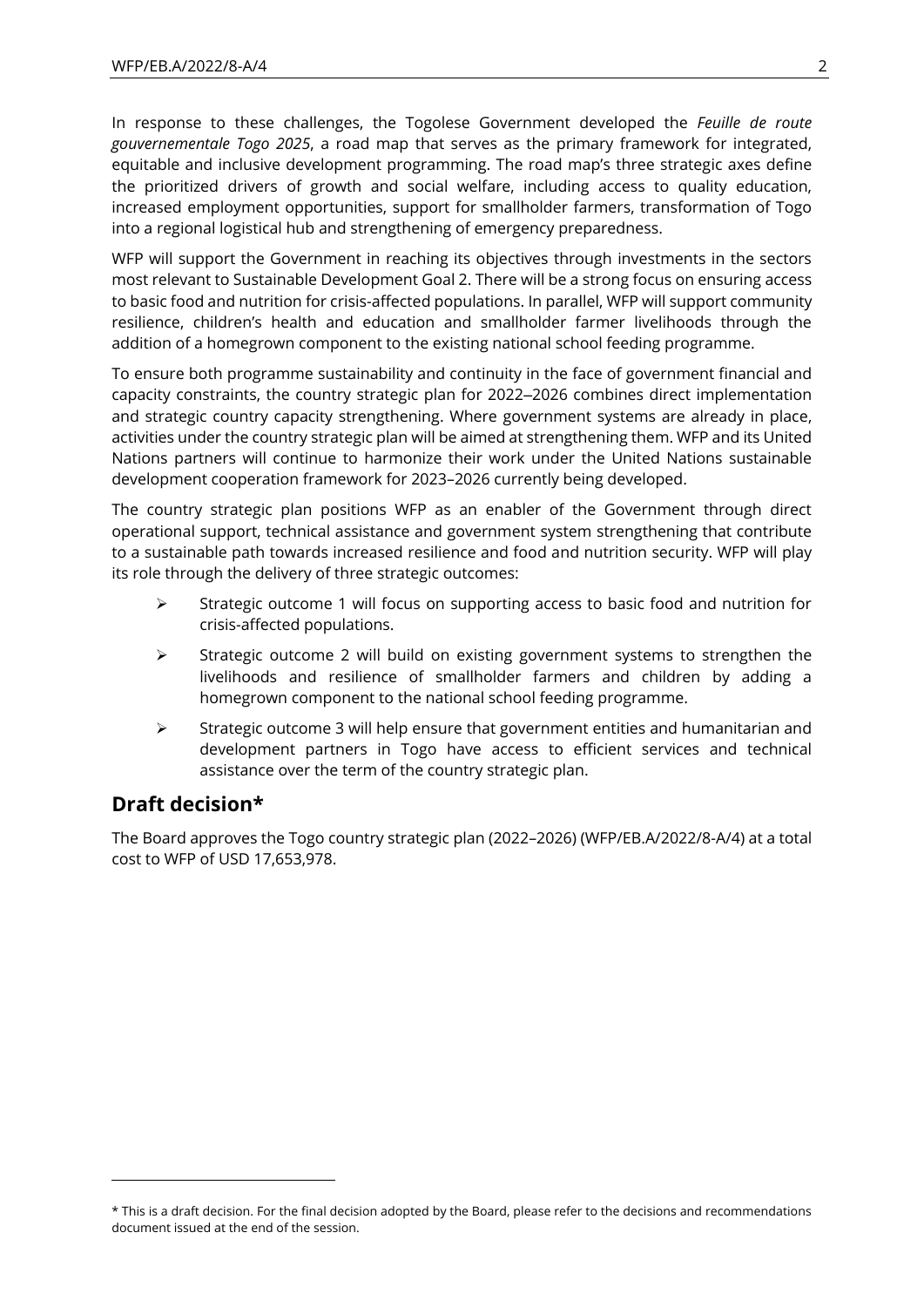#### $1.$ **Country analysis**

### **1.1 Country context**

- 1. Togo is a low-income, food-deficit West African country with the Gulf of Guinea to the south and shared borders with Benin to the east, Burkina Faso to the north and Ghana to the west. Togo has an estimated population of 7.86 million people, of whom 40.4 percent are under 15 years of age and 14.6 percent are under 5. Although most people still live in rural areas, the country is rapidly urbanizing (43.5 percent in 2019 versus 40.1 percent in 2017).<sup>1</sup>
- 2. The 2020 Human Development Index ranked Togo 167th of 189 countries. Togo's Gender Inequality Index score is 0.573, placing it 145th of 162 countries. Togo scores low (0.43) on the World Bank's Human Capital Index, indicating that Togolese children will only attain 43 percent of their potential productivity, due to poor health, nutrition and education.
- 3. The extreme poverty rate fell from 53.5 percent in 2017 to 45.5 percent in 2019<sup>2</sup> but remains twice as high in rural areas (58.8 percent) as in urban areas (26.5 percent). In the northern Savanes and Kara regions, 69 percent of households live below the poverty line. Poverty rates are marginally higher in households headed by women than in households headed by men (57.5 percent versus 55 percent in 2015).
- 4. Political tensions have persisted in Togo since the last presidential elections, in 2020, and have intensified due to coronavirus disease 2019 (COVID-19) and the socioeconomic impact of the related restrictions. While average annual gross domestic product (GDP) growth was 5 percent in the decade preceding the COVID-19 outbreak, it was not inclusive, producing an annual decline of just 0.3 percent in poverty rates. GDP growth slowed to 0.4 percent in 2020, while other economic factors, such as a rise in the prices of services and goods, including staple foods, had a strong negative impact on livelihoods.<sup>3</sup>
- 5. Togo ranked 89th of 116 countries in the 2021 Global Hunger Index, with 16.1 percent of the population experiencing suffering from undernourishment. Approximately 24 percent of children under 5 experience chronic malnutrition, a figure that rises to 43 percent in the Savanes region, where arid soil and inconsistent weather patterns reduce agricultural yields. According to the cadre harmonisé of November 2021, 411,000 Togolese were food-insecure (Integrated Food Security Phase Classification (IPC) phases 3 and 4) in the period from October to December 2021, with 1,188,000 people at risk of being food-insecure by the end of 2021 and 1,400,000 people at risk in the period from June to August 2022. Compared to 2020, that represents a 302 percent year-over-year increase for October to December 2021 and another 136 percent increase for June to August 2022.
- 6. Agriculture in Togo accounted for the livelihoods of 32 percent of the population in 2017 (37 percent of men and 26 percent of women), having declined from 43 percent over the previous 10 years.<sup>4</sup> Agriculture currently accounts for 18 percent of Togo's GDP, a sharp decline from 29 percent over the previous 10 years.<sup>5</sup> Recurrent shocks, mainly flooding, drought and violent winds, typically occur between June and October, depending on the agroecological zone. Long dry spells occur most frequently in the northern Kara and Savanes regions, where temperatures exceed 40°C, with direct environmental impacts such as soil degradation and biodiversity loss. The average annual temperature has increased by 1.1°C

<sup>1</sup> Togo Institut national de la statistique et des études économiques et démographiques. 2015. *[Perspectives démographiques](https://inseed.tg/statistiques-demographiques/)  [du Togo 2011](https://inseed.tg/statistiques-demographiques/)–2031*.

<sup>2</sup> *Ibid*.

<sup>&</sup>lt;sup>3</sup> African Development Bank Group[. Togo Economic Outlook.](https://www.afdb.org/en/countries-west-africa-togo/togo-economic-outlook)

<sup>4</sup> International Labour Organization. [ILOSTAT Country profiles.](https://ilostat.ilo.org/data/country-profiles)

<sup>5</sup> International Monetary Fund. 2020. *[Togo: Sixth Review under the Extended Credit Facility Arrangement and Request for](https://www.imf.org/en/Publications/CR/Issues/2020/04/16/Togo-Sixth-Review-under-the-Extended-Credit-Facility-Arrangement-and-Request-for-49334)  [Augmentation of Access-Press Release; Staff Report; and Statement by the Executive Director for Togo](https://www.imf.org/en/Publications/CR/Issues/2020/04/16/Togo-Sixth-Review-under-the-Extended-Credit-Facility-Arrangement-and-Request-for-49334)*.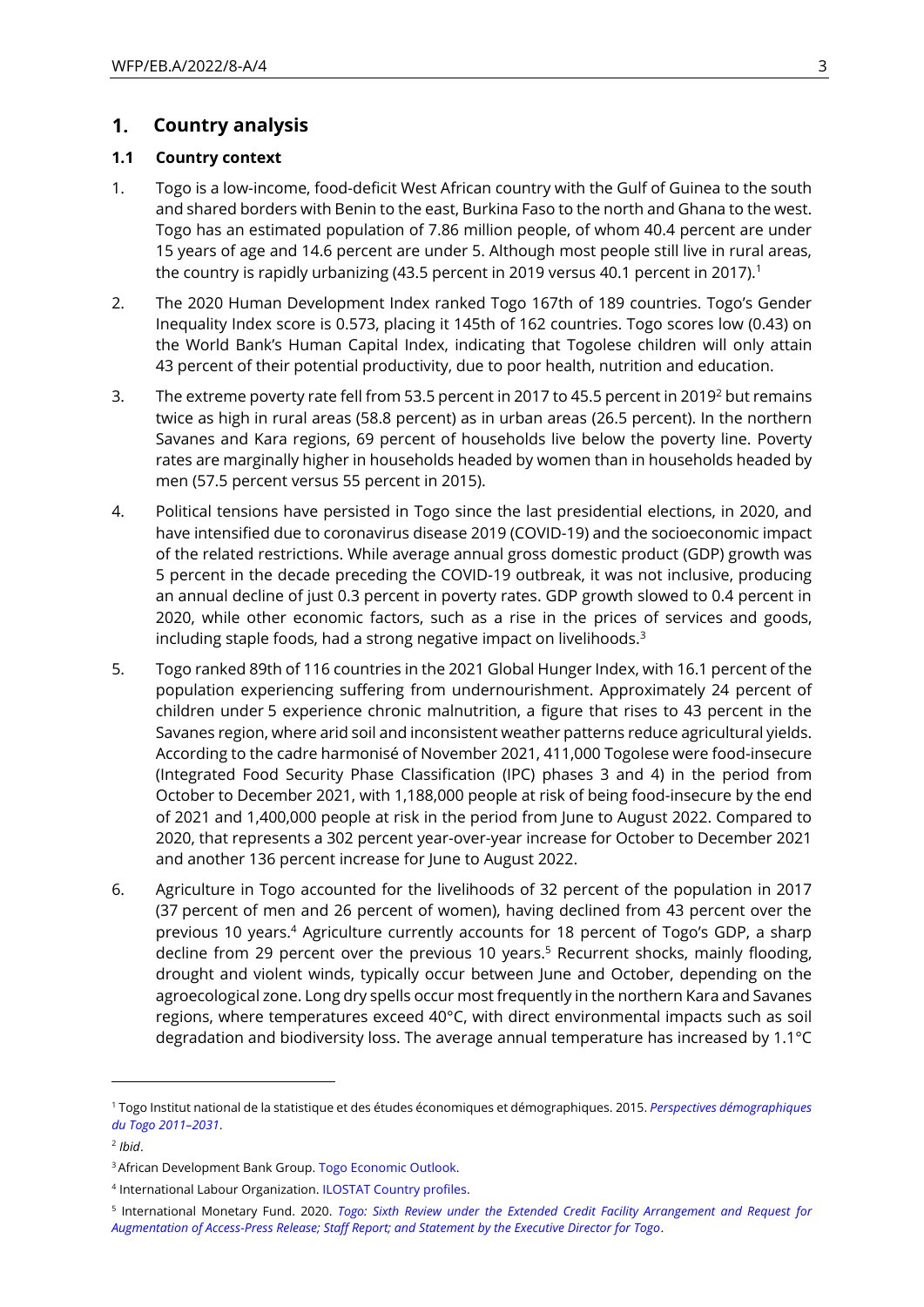since 1960, an average rate of 0.24°C per decade. The rate of increase has been most rapid in the northern regions, at 0.31°C per decade for the period from April to June.<sup>6</sup>

- 7. The Savanes region of Togo, bordering the eastern and central-eastern regions of Burkina Faso, is facing an upsurge in attacks attributed to non-State armed groups active in the Sahel. Even though the Togolese Government has adopted several measures, including the creation of the Interministerial Committee for the Prevention and Fight against Violent Extremism in May 2019, further attacks can be expected from the Sahel. The violence increasingly targets civilians, leading to displacements and compromised livelihoods. Trends in regional displacement indicate that refugees may soon begin arriving in northern Togo, which poses risks for WFP's critical supply chain corridor to the Sahel and may increase humanitarian needs. Regional insecurity and violence against civilians are an operational risk, potentially hampering vulnerable populations' access to food and hindering WFP beneficiaries' access to assistance and services.
- 8. During the 2016–2017 school year, primary school enrolment was 93.8 percent among children age 6–11 (94.0 percent for boys and 93.6 percent for girls) and the completion rate was 93.6 percent (94.6 percent for boys and 92.6 percent for girls).<sup>7</sup> The national education data do not clearly reflect significant disparities linked to gender, parental income, place of residence and region. Additional concerns include significant deficits of safe drinking water and sanitation facilities in schools, as well as protection concerns related to child labour, early marriage and the use of violent discipline. The adult literacy rate was 63.7 percent in 2020, with a large disparity between women (41 percent) and men (77 percent).<sup>8</sup> In 2017, 28 percent of adolescent girls did not attend school. The Human Capital Index measure includes 9.7 expected years of schooling, adjusted to 6 years when learning outcomes are included.
- 9. In 2008, the Government abolished school fees in public primary schools and, with financial and technical support from the World Bank and WFP, established a national school feeding programme to improve school performance and enhance food security. Currently, the programme only covers 9 percent of schools in the country. In June 2020, the National Assembly unanimously approved a school feeding law based on the right to food and the importance of healthy diets for every child. The law is aligned with the national strategy to eliminate hunger and reduce poverty and the national development plan for 2018–2022. WFP provided technical assistance for the development of the law.

#### **1.2 Progress towards the 2030 Agenda for Sustainable Development**

10. Following the adoption of the 17 Sustainable Development Goals (SDGs) in 2015, Togo began integrating the 2030 Agenda for Sustainable Development into its national plans.<sup>9</sup> In response to the COVID-19 pandemic, the Government developed the *Feuille de route gouvernementale Togo 2025* (Togo 2025), which lays out an integrated road map for national development through three strategic axes. The road map has a strong focus on social protection and human capital.

<sup>6</sup> World Bank Group[. Climate Change Knowledge Portal: Togo.](https://climateknowledgeportal.worldbank.org/country/togo/climate-data-historical)

 $7$  Completion rates for girls remained significantly lower in rural areas (e.g. 83.5 percent in the Savanes region).

<sup>8</sup> Government of Togo, Ministry of Primary and Secondary Education and Vocational Training. 2018. *Annuaire National des Statistiques Scolaires 2016–2017*. This data relates to girls and boys over 15 years of age and men and women. (Not available online.)

<sup>9</sup> Government of Togo. 2016. *[Rapport sur l'état d'avancement de l'intégration des objectifs de développement durable dans les](https://www1.undp.org/content/dam/togo/docs/operation/publications/Rapport-Togo-FPHN-ODD-2016.pdf.)  [instruments nationaux de planification du développement](https://www1.undp.org/content/dam/togo/docs/operation/publications/Rapport-Togo-FPHN-ODD-2016.pdf.)*.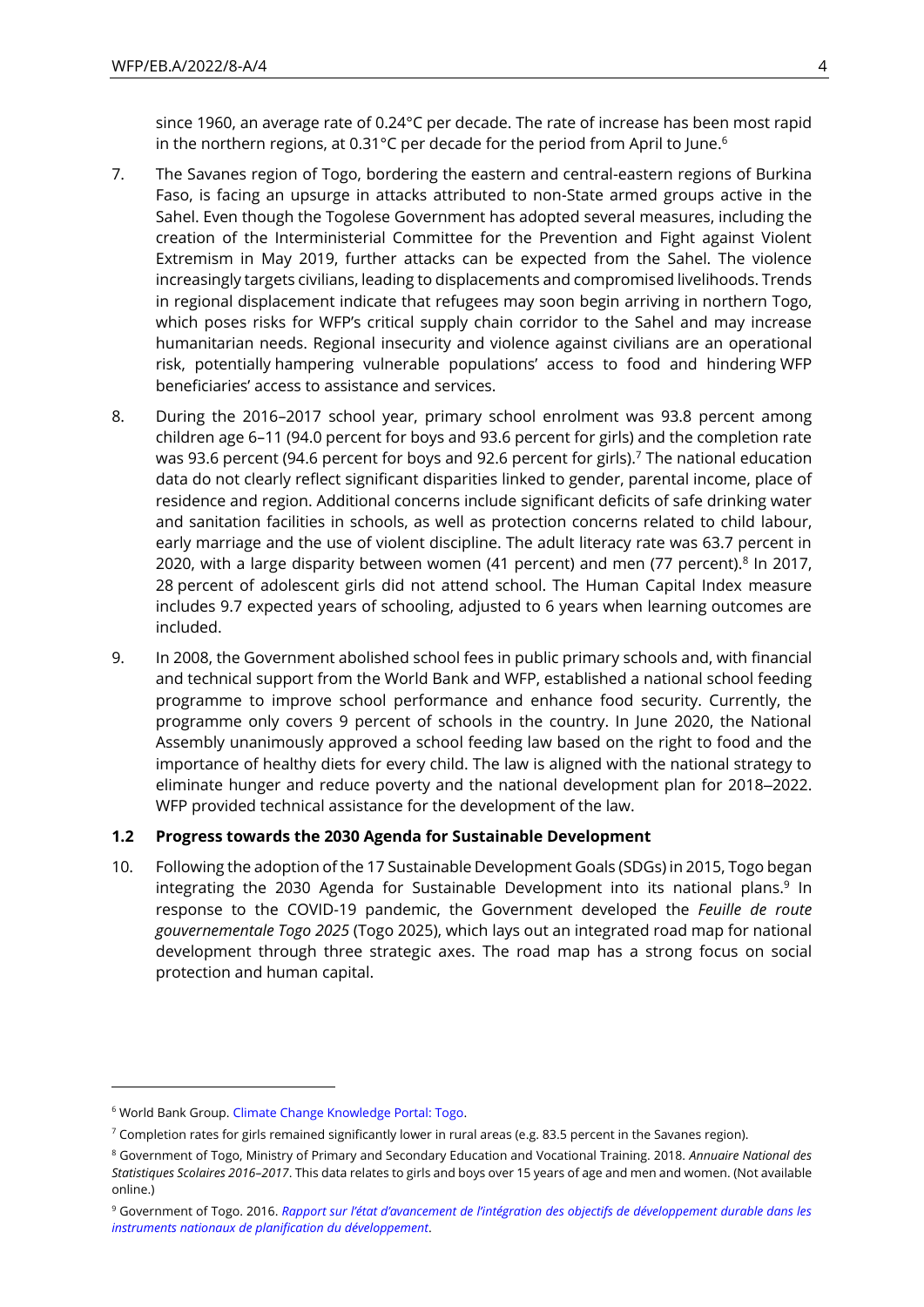#### **1.3 Hunger gaps and challenges**

- 11. The zero hunger strategic review conducted in 2018 indicated that a holistic approach based on sustainable national food systems is critical to addressing persistent hunger gaps in Togo. In particular, the review highlighted two major systemic challenges: insufficient organization of the value chains for food crops; and poor regulatory frameworks. The recommendations stemming from the review called for increased focus on strengthened government capacity, a robust integrated school feeding programme and support for smallholder farmer associations.
- 12. Nationwide, chronic malnutrition among children under 5 dropped from 29.8 percent in 2010 to 23.8 percent in 2017.<sup>10</sup> Stunting, the most common indicator of chronic malnutrition, affects more boys (26.2 percent) than girls (21.3 percent), with higher rates in rural areas (29.7 percent) than in urban areas (14.2 percent) and higher rates among the poorest population groups (33.2 percent) than among the wealthiest (10.9 percent).
- 13. Although Togo reports a surplus of food production, most rural people are food-insecure. In 2022, an estimated 500,000 people will not have sufficient access to food.<sup>11</sup>
- 14. In addition, national budget allocations for agriculture remain below the recommended level of 10 percent<sup>12</sup> and credit, insurance and financial services are underdeveloped, with limited access for smallholder farmers.

#### **Strategic implications for WFP**  $2.$

### **2.1 Achievements, lessons learned and strategic changes for WFP**

- 15. Following the 2020 presidential elections, the new Government updated the national development plan for 2018–2022 in the light of the socioeconomic impact of COVID-19 to produce Togo 2025, highlighting social inclusion and access to social services as the Government's key priority and the agricultural sector as the key driver of economic growth and development.
- 16. At the same time, the Government has increasingly expressed a strong need for WFP's presence and support in addressing challenges and emergencies in the short term and strengthening national and local systems over the long term.
- 17. WFP Togo country office conducted a decentralized evaluation of institutional capacity strengthening for the national school feeding programme over the period 2016–2018. The evaluation highlights WFP's contribution to implementation of the recommendations stemming from the SABER<sup>13</sup> exercise conducted in 2016, as well as remaining key gaps. Strategic outcome 2 of this CSP draws on the evaluation recommendations and will support the development of a sustainable and inclusive national school feeding programme.
- 18. In addition, the Government specifically requested WFP support in integrating smallholder production into sustainable food systems through its pre-existing school feeding and value chain optimization programming. Strategic outcome 2 will simultaneously support the strengthening of supply (by providing capacity strengthening support to smallholder farmers) and the linking of that supply to demand (school meals) for local diversified food products.

<sup>&</sup>lt;sup>10</sup> United Nations Children's Fund. [Multiple Indicator Cluster Surveys \(MICS\) 2017.](https://www.ecoi.net/en/document/2025787.html)

<sup>11</sup> The food crisis prevention network[. Food and nutrition situation: Togo \(cadre harmonisé\).](https://www.food-security.net/en/datas/togo/)

<sup>&</sup>lt;sup>12</sup> African Union Assembly. 2003[. Declaration on Agriculture and Food Security in Africa](https://archives.au.int/handle/123456789/333)[.](https://www.nepad.org/caadp/publication/au-2003-maputo-declaration-agriculture-and-food-security)

<sup>&</sup>lt;sup>13</sup> Systems Approach for Better Education Results (SABER) is a World Bank initiative to produce comparative data and knowledge on education policies and institutions with the aim of helping countries systematically strengthen their education systems and the ultimate goal of promoting "learning for all".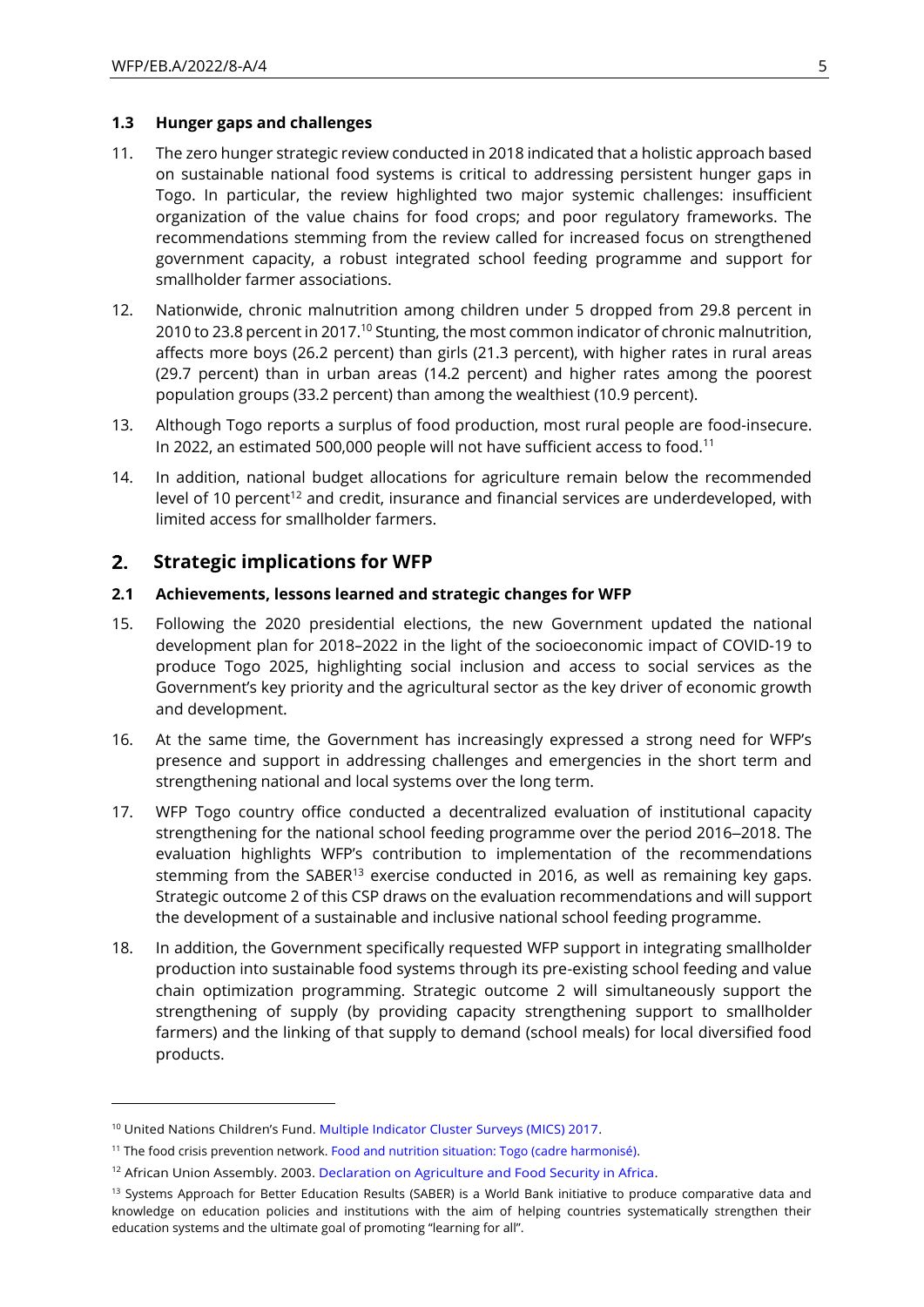19. The Government's objective of positioning Lomé as a regional logistics hub increases the relevance of strategic outcome 3, which is a vehicle not only for providing key logistical services but also for transferring WFP's expertise and knowledge in order to strengthen national capacity.

### **2.2 Alignment with national development plans, the United Nations sustainable development cooperation framework and other frameworks**

- 20. This CSP is fully aligned with Togo 2025, which is the main framework for the Government's national development strategy.<sup>14</sup>
- 21. The Togo common country analysis, which will feed into the formulation of the United Nations sustainable development cooperation framework for 2023–2026 (UNSDCF) that is expected to be finalized by June 2022, was drafted in November 2021 and already establishes strong links with the Togo 2025 strategic axes. The present CSP is strongly aligned with the priority areas identified in the common country analysis (SDGs 1–5 and SDG 17), which will in turn align with the pillars of the UNSDCF.
- 22. In addition, the Government, with support from United Nations entities, has designed an integrated national disaster reduction strategy and an operational contingency plan.
- 23. In Togo 2025, the Government has outlined an ambitious plan to accelerate efforts and investment in systems-strengthening and operationalization of adopted policies. This CSP is directly aligned with the reforms and projects described in Togo 2025, with a strong focus on strengthening national capabilities. Specifically:
	- $\triangleright$  Strategic outcome 2 is aligned with strategic axis 2, which aims to increase employment opportunities, focusing on smallholder farmers.
	- ➢ Strategic outcome 3 is aligned with strategic axis 2, which also aims to transform Togo into the logistical hub for the West Africa Region.
	- $\triangleright$  Strategic outcome 2 is aligned with strategic axis 1, which prioritizes access to education.
	- $\triangleright$  Strategic outcomes 1 and 2 are aligned with strategic axis 3, which focuses on emergency preparedness and improved livelihoods.

### **2.3 Engagement with key stakeholders**

- 24. In preparing the CSP, the country office consulted stakeholders in Togo on strategic priorities and common entry points, complementarities, and joint programmes. The consultations deepened understanding of WFP's role in Togo and facilitated the identification of areas of focus for the CSP.
- 25. The draft CSP vision and line of sight were presented to government institutions, international financial institutions and United Nations entities in September 2021. The stakeholders commended the content of the CSP, including for its clear alignment with national priorities.

<sup>&</sup>lt;sup>14</sup> Alignment is described in paragraph 13 of this document.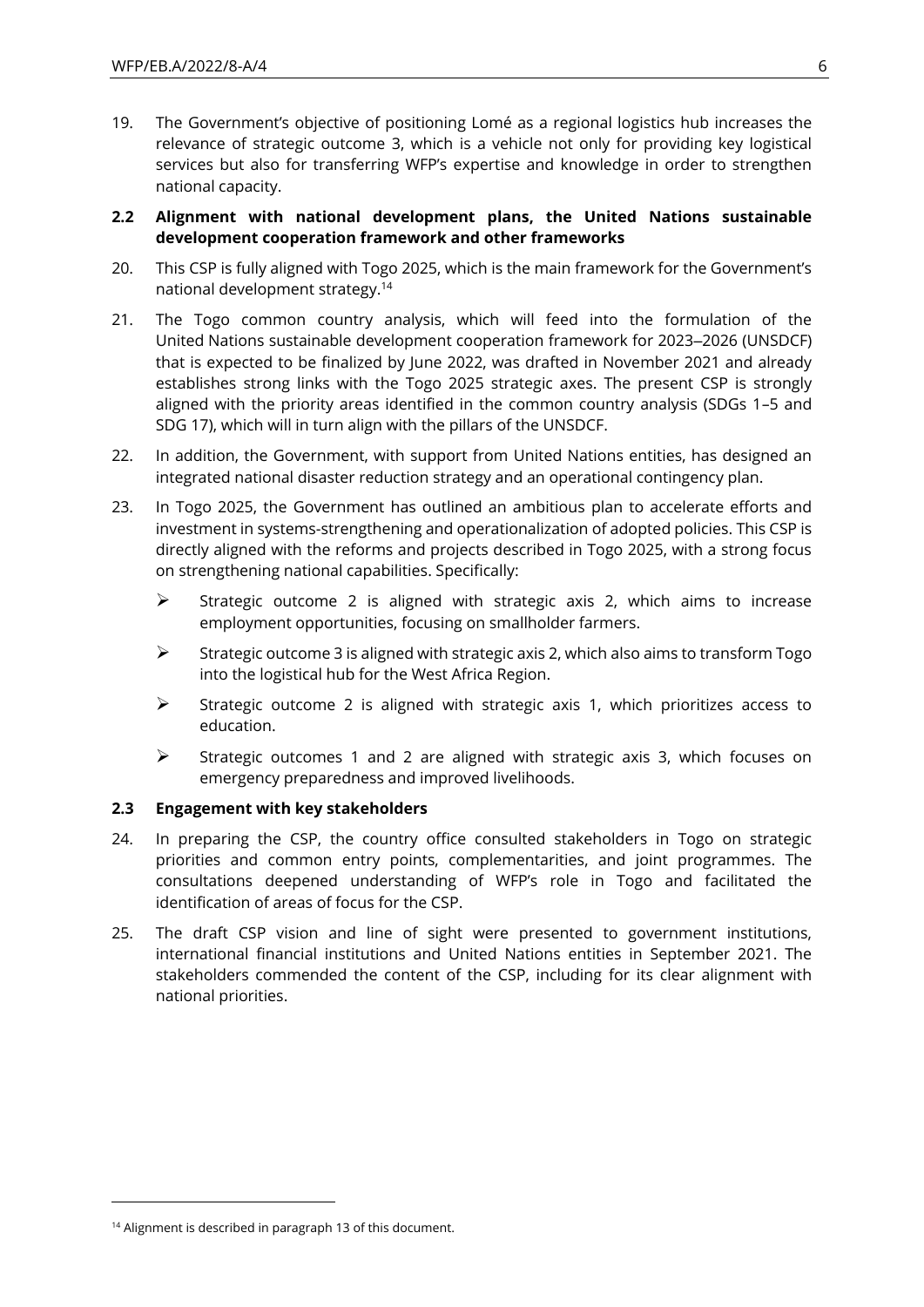#### **WFP strategic portfolio**  $3.$

### **3.1 Direction, focus and intended impacts**

- 26. Building on the achievements of the 2021 interim country strategic plan (ICSP) for Togo, WFP will leverage its global expertise and reinforce its national position as a key enabler in emergency preparedness and response, sustainable, inclusive home-grown school feeding (HGSF) and logistics services, as described below:
	- ➢ *Emergency preparedness and response.* WFP will provide support for existing national mechanisms, including in contingency planning and emergency preparedness and response, to meet the basic food and nutrition needs of vulnerable people in targeted areas during and after crises (strategic outcome 1).
	- ➢ *Linkage of sustainable and inclusive food systems to the HGSF programme.* WFP will implement a combination of institutional and individual capacity strengthening activities aimed at increasing the capacity of the Government and local communities to support smallholder farmers in reducing post-harvest losses and accessing markets by linking them to the national school feeding programme (strategic outcome 2). The Government envisions testing and scaling up an HGSF model co-designed with WFP. A pilot will be implemented in 100 schools to facilitate the operationalization of the HGSF model through a structured capacity strengthening package.
	- ➢ *Improved access to markets and data.* Support will be provided to enhance smallholder access to markets, mainly through school canteens (strategic outcome 2) and the effective integration of food and nutrition indicators into national early warning systems (strategic outcome 2).
	- ➢ *Access to essential on-demand services.* Strategic outcome 3 is designed to contribute to the continuity of critical logistics services and technical assistance provided to the government and humanitarian partners during the response to the COVID-19 pandemic.

#### **3.2 Strategic outcomes, focus areas, expected outputs and key activities**

### *Strategic outcome 1: Crisis affected populations in targeted areas have access to basic food and nutrition during and in the aftermath of crises*

- 27. This strategic outcome contributes to WFP Strategic Result 1 and SDG target 2.1 through the provision of food and nutrition assistance to vulnerable populations during and in the aftermath of shocks and the strengthening of national emergency preparedness and response capacity through the Ministry of Security and Civil Protection.
- 28. WFP will provide adequate life-saving food assistance to populations affected by crises in targeted areas; conduct rapid needs assessments, including gender and protection risks analysis, planning, training and monitoring, to better anticipate tailored needs and facilitate timely responses; and enhance capacity of and coordination among national partners to ensure safe and adequate access to food and nutrition by affected populations.

#### *Focus area*

29. Strategic outcome 1 is focused on crisis response.

### *Alignment with national priorities*

30. Strategic outcome 1 leverages WFP's leadership and capacity in emergency preparedness and response. WFP will provide food assistance to vulnerable populations, including food-insecure residents, internally displaced people and refugees, to meet their basic food and nutrition needs during and in the aftermath of crises. By among other things providing technical support for the national multisector disaster risk management platform, WFP will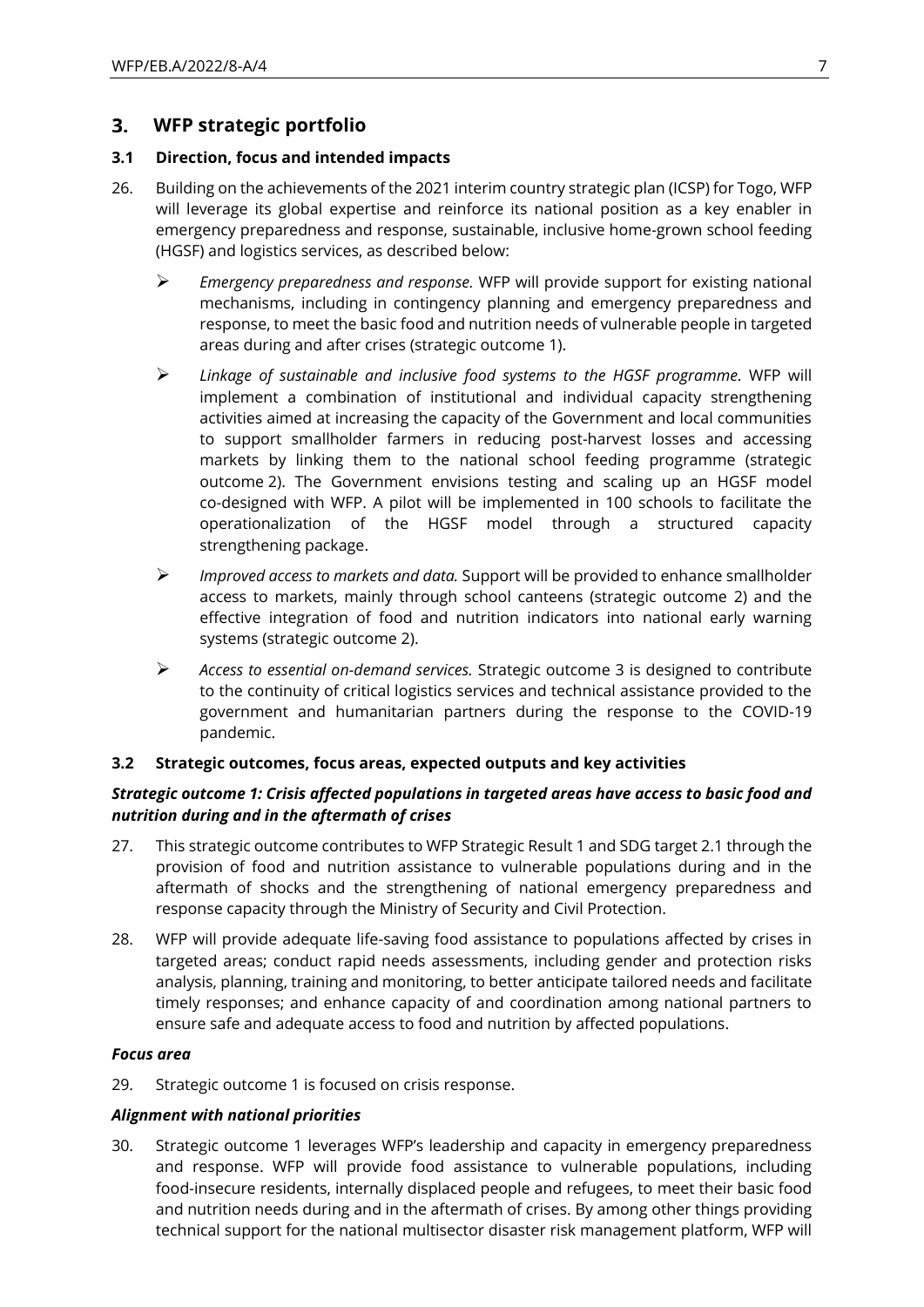work to ensure the readiness of its implementing partners to respond to emergency needs in a timely and efficient manner.

31. Strategic outcome 1 is aligned with strategic axis 1 of Togo 2025 and will contribute to priority 3 of the UNSDCF (human development and access to adequate social services). The common country analysis highlights the need to reinforce social safety net initiatives to reduce the impact of COVID-19 on vulnerable populations and support food supply chain mechanisms.

### *Expected outputs*

- 32. Strategic outcome 1 will be achieved through two outputs:
	- $\triangleright$  1.1 Populations affected by crisis (tier 1) benefit from adequate transfers to cover their immediate food and nutrition needs.
	- $\geq$  1.2 Populations affected by crisis (tier 3) benefit from strengthened systems and capacities of the Government and partners to prepare for and respond to crises.

### *Key activity*

## *Activity 1: Provide unconditional support to populations affected by crisis and strengthen systems for crisis preparedness and response*

- 33. Working with key national actors, WFP aims to help national emergency partners to better understand, prepare for and respond to crises, including by adapting to internal displacement and any influx of refugees, and to provide basic food and nutrition assistance services to crisis affected populations. Through activity 1, WFP will:
	- ➢ provide in-kind food, cash-based transfers (CBTs) and nutrition assistance tailored to the needs of vulnerable groups (children, pregnant and lactating women and girls, people living with HIV and others) during and in the aftermath of crises;
	- $\triangleright$  coordinate food distribution from procurement and screening to transport with the Government and cooperating partners: WFP will conduct relevant analyses, including market functionality and price monitoring surveys, to inform its choice of transfer modality (general food distribution or CBTs) and its mapping of affected populations, which will be based on the findings of gender-sensitive assessments conducted jointly with the Government;
	- $\triangleright$  strengthen national emergency preparedness and response capacities and systems, including for transport and warehouse management; and
	- ➢ improve existing complaint and feedback mechanisms, expand their geographical coverage and put in place a hotline and text messaging as additional feedback channels.

#### *Partnerships*

- 34. WFP's strategic partner will be the national civil protection agency (*Agence nationale de la protection civile*, or ANPC), which is responsible for coordinating the national multisector disaster risk management platform and the activities of humanitarian actors in emergency preparedness and response operations. WFP has established a memorandum of understanding with the Ministry of Security and Civil Protection that outlines the respective responsibilities of stakeholders at the central and decentralized levels. Signatories to the memorandum of understanding include the Ministry of Social Action, Promotion of Women and Literacy and the Ministry of Health, Public Hygiene and Universal Access to Health Care.
- 35. WFP will train staff of the ANPC, the Togolese Red Cross, local non-governmental organizations (NGOs) and other national and United Nations humanitarian entities to strengthen their crisis preparedness and response capacity.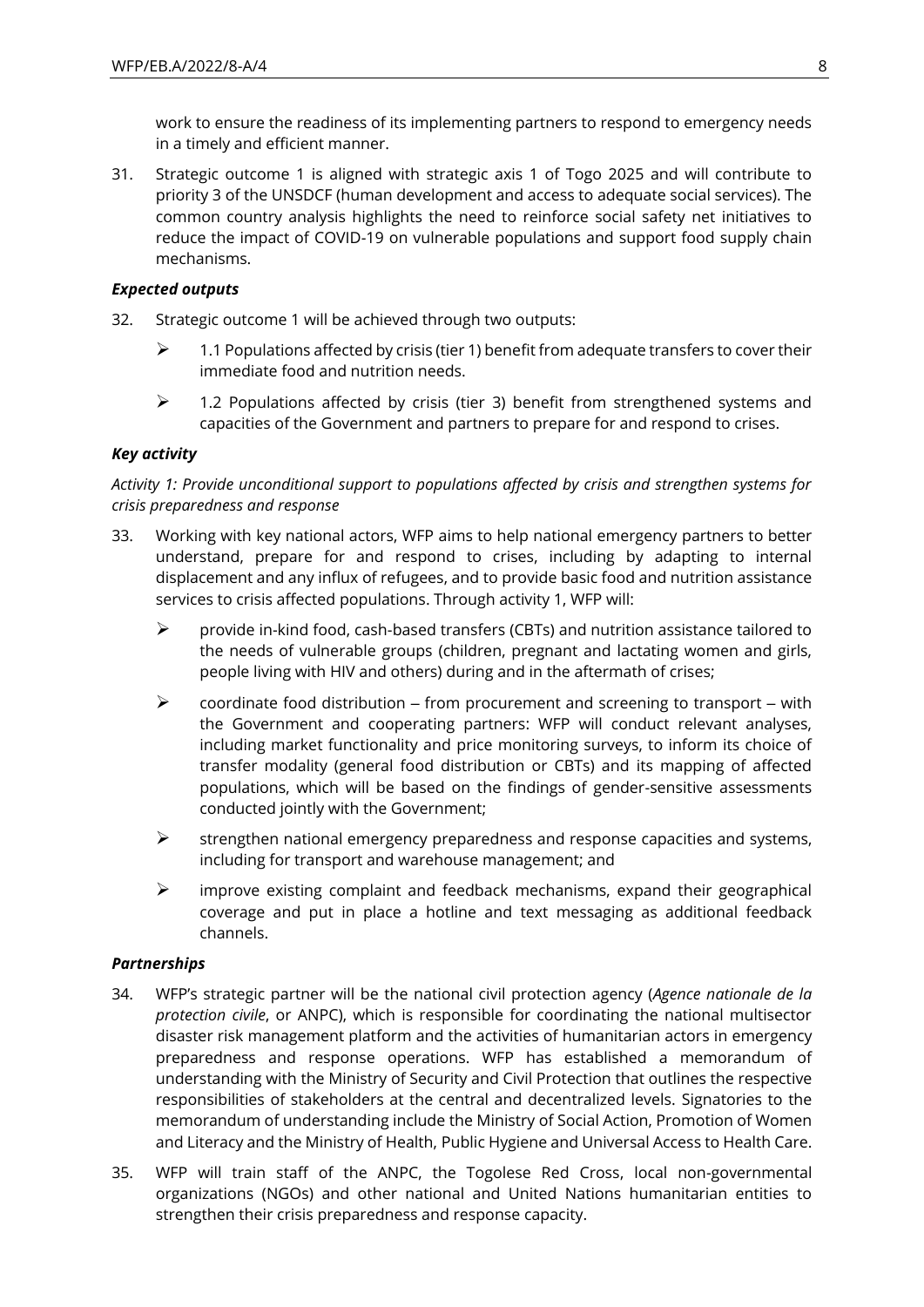36. For CBTs, WFP will conduct a financial service provider capability assessment to select a qualified partner.

#### *Assumptions*

- 37. The following assumptions must hold true for strategic outcome 1 to be achieved:
	- $\triangleright$  National partners have the capacity to appropriately target populations affected by crises.
	- ➢ National partners have the physical and technical capacity to transfer food and cash.

#### *Transition/handover strategy*

38. Under strategic outcome 1, WFP will promote the strengthening of emergency preparedness and response mechanisms and the capacity of emergency actors at the national, decentralized and community levels. WFP will strengthen partnerships and consider gradually expanding capacity strengthening activities in Togo to support initiatives for the development of an inclusive social protection system.

#### *Strategic outcome 2: Targeted communities in Togo, with a focus on smallholder farmers and children, have strengthened livelihoods and are resilient to shocks*

- 39. Strategic outcome 2 is focused on building national systems and resilience at the community level. An integrated package of activities will be carried out in targeted communities to strengthen local economies and food systems based on an HGSF model. The school feeding programme will increase demand for local production of diverse high-quality food (including through school gardens) and the need for effective and efficient linkages between smallholders, other value chain actors and schools. The approach will be tested in rural and urban settings. Complementarity with partner and government projects (such as rural electrification) will create synergies and potentially increase the impact of the activities.
- 40. This strategic outcome supports the development of food systems that increase the resilience of women and men smallholders and their capacity to access markets equitably and better manage and enhance production. Beneficiary smallholder farmer organizations include both food producers and food processors. School feeding programmes can act as pilot entry-level markets for smallholder farmers.
- 41. To achieve this outcome, WFP will collaborate with the Ministry of Agriculture, Livestock and Rural Development and the Ministry of Grassroots Development, Youth and Youth Employment to support smallholder farmers through technical assistance and will participate in monitoring the effects of the assistance on beneficiaries. WFP will collaborate with the Government's risk-sharing-based agricultural incentive financing mechanism, which facilitates farmer organizations' access to financial services and financial inclusion benefits.
- 42. The local community approach will serve as a pilot for the scale-up of the HGSF model to the national level. Leveraging its operational expertise in school feeding, WFP will support the Government in the design and implementation of an HGSF model as a subset of a larger country capacity strengthening strategy. The HGSF model will be piloted in 100 schools in two stages (50 in the north followed by 50 in the south). The schools will be identified by WFP jointly with the Ministry of Grassroots Development, Youth and Youth Employment and the Ministry of Primary, Secondary, Technical and Craft Education, based on vulnerability to food insecurity and community engagement indicators. Following the pilot, the Government will expand HGSF to all schools currently covered by the national school feeding programme and subsequently to new schools.
- 43. Using the HGSF model as a vehicle, WFP will work together with the Government to identify capacity strengthening needs in specific areas considered crucial for successful service delivery. Lessons learned from the model will inform a scale-up plan that includes the policy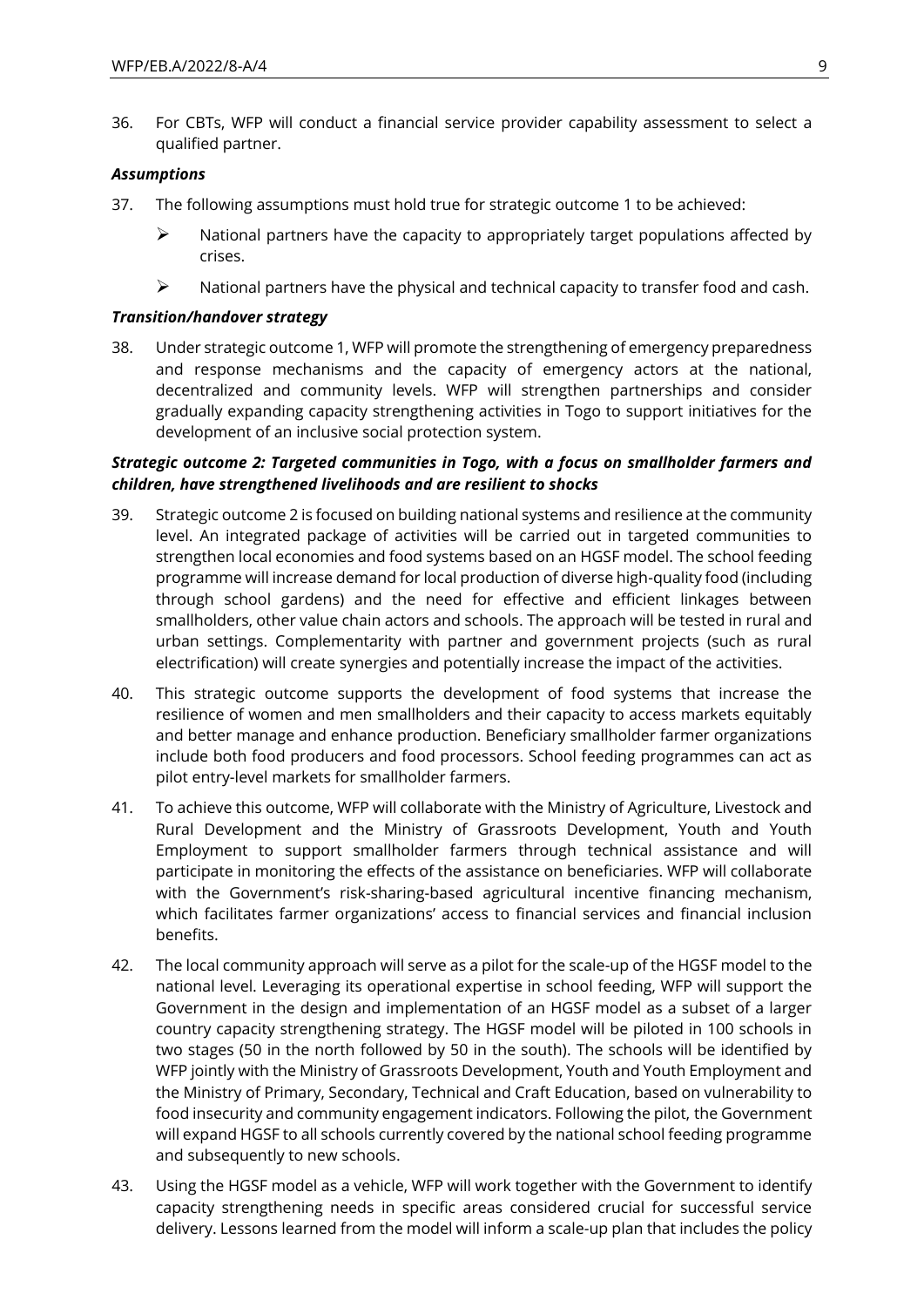engagement, advocacy, technical assistance, capacity strengthening and partnerships required to strengthen the national school feeding programme. As part of the HGSF model and subsequent scale-up, WFP will work with the Government and partners to implement an integrated package of school health and nutrition activities that support healthy diets, good nutrition and health throughout the vulnerable period of the first 8,000 days of life and gender-transformative initiatives that address gender inequality in access to education. This will be achieved in consultation with the Government and will incorporate the findings of national exercises, including a "Healthy SABER" exercise.<sup>15</sup>

#### *Focus area*

44. Strategic outcome 2 is focused on resilience building.

### *Alignment with national priorities*

- 45. The government-run national school feeding programme is currently in place in 475 public primary schools, serving a daily meal to approximately 100,000 children, or 9 percent of the country's schoolchildren; the Government aims to increase this number to 17 percent by 2025. The school feeding law adopted in July 2020 stipulates that the national school feeding programme should incorporate a home-grown component, which has been challenging. The Government therefore faces a double imperative of expanding programme coverage and introducing a home-grown component. Strategic outcome 2 is designed to support the Government in achieving that.
- 46. Furthermore, with reference to SDG target 2.4, strategic outcome 2 will enhance smallholder farmer capacity to manage value chains through food processing, storage and quality control. This will contribute to expanding job opportunities and entrepreneurial initiatives. This strategic outcome is thus aligned with the expected outputs of priorities 2 and 4 of the UNSDCF (sustainable management of the environment and natural resources) and strategic axis 3 of Togo 2025.

#### *Expected outputs*

- 47. Strategic outcome 2 will be achieved through two outputs linked to activity 2 and two outputs linked to activity 3:
	- ➢ 2.1 Targeted communities (tier 3) benefit from strengthened national capacity to manage sustainable food systems anchored in a school feeding model based on local smallholder production and local food transformation and fortification to be tested through a pilot.
	- $\triangleright$  2.2 Children in targeted rural and urban communities (tier 1) benefit from locally sourced and nutritious school meals, including through school gardens, on a pilot basis.
	- $\triangleright$  3.1 Smallholder farmers (tier 1), especially through their organizations, and value chain actors in targeted communities in Togo have reduced post-harvest losses and strengthened links to markets, including through local school feeding, digital platforms and e-commerce, and increase their revenue and participation in food system value chains.
	- $\geq$  3.2 Vulnerable populations, including smallholder farmers (tier 3), benefit from integrated early warning systems and improved capacity and policies for food security, quality and nutrition.

<sup>&</sup>lt;sup>15</sup> Planned for the first quarter of 2022. Recognizing that the health and well-being of children are critical to education, SABER includes separate surveys on school health and school feeding.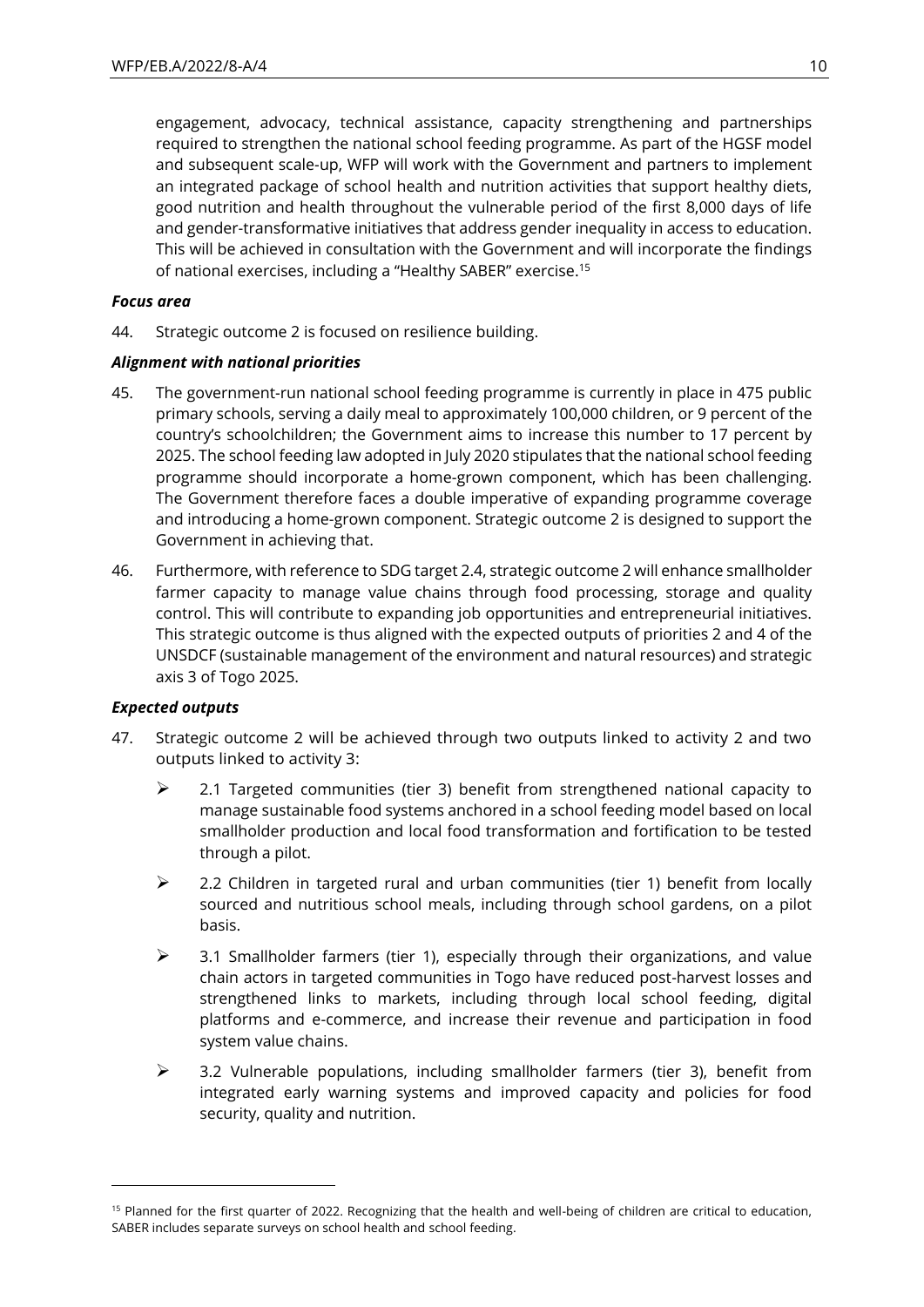### *Key activities*

*Activity 2: Provide technical support for the development of an integrated locally-sourced home-grown school feeding model* 

- 48. WFP will pilot an HGSF model aimed at optimizing the national school feeding programme. WFP will work with the Ministry of Primary, Secondary, Technical and Craft Education to co-design the HGSF pilot, with the objective of testing and developing government systems for implementing HGSF in both rural and urban settings. The pilot will be designed taking gender and protection into account, based on an initial gender and protection analysis in the targeted communities. Finally, the pilot will provide the opportunity to promote consumption of nutritious foods, by addressing both production and demand. The elements of the process are as follows:
	- $\triangleright$  The double imperative of expanding coverage and adding a home-grown component to the national school feeding programme provides an opportunity to test government systems for implementing HGSF in both rural and urban settings. WFP and the Government will therefore build on the Government's expansion plan to use the new schools to pilot the incorporation of a home-grown component, focusing mainly on supply chain and procurement of food from smallholder farmers organizations. Using the new schools to test and refine government systems will allow the Government to manage the risk of introducing a new approach and identify implementation barriers before committing resources to the scale-up of the model to the entire national programme.
	- $\triangleright$  The Government and WFP will identify the smallholder farmer organizations to be supported through activities to reduce post-harvest losses and improve access to HGSF markets using a 2020 map of smallholder farmer organizations operating within 5 kilometres of participating schools; this proximity will facilitate links between the organizations and the schools and the supply of nutritious and diverse foods to school canteens. It should be noted that in the schools using the HGSF model, community contributions to complement the meals will be encouraged. A local contract will be established between the smallholder farmer organizations and the schools to ensure an uninterrupted year-round supply of food to the schools. One of the goals of the pilot is to test effective ways for the Government to create functional and integrated partnerships with smallholder farmers around each school that could be used across the entire national school feeding programme.
	- $\triangleright$  Based on the map described above, the Government has requested WFP to pilot the HGSF model in a total of 100 schools: 50 in the north (Savanes and Kara regions) during the first three years of the CSP and another 50 in the south (Maritime, Plateaux and Centrale regions) during the last two years of the CSP. The two groups of schools will allow the model to be piloted in two different agro-ecological zones. In parallel, WFP will support the school meals initiative in the Golfe 3 municipality in Lomé.
	- $\triangleright$  As part of the pilot, WFP has signed a field-level agreement with the Institute for Technical Support Consulting (*Institut de conseil d'appui technique*) to train the smallholder farmer groups in how to best participate in the supply of food to schools. WFP will partner with the National Institute for Agricultural Training (*Institut national de formation agricole)* to design and establish small livestock units in each targeted school to improve animal protein intake.
	- $\triangleright$  The pilot will incorporate existing features of the national school feeding programme such as school feeding committees, which have been merged into public primary school management committees (*Comités de gestion des écoles primaires publiques,* or COGEPs). It should be noted that WFP has previously provided the COGEPs with training in food preparation, basic accountability, garden management, hygiene and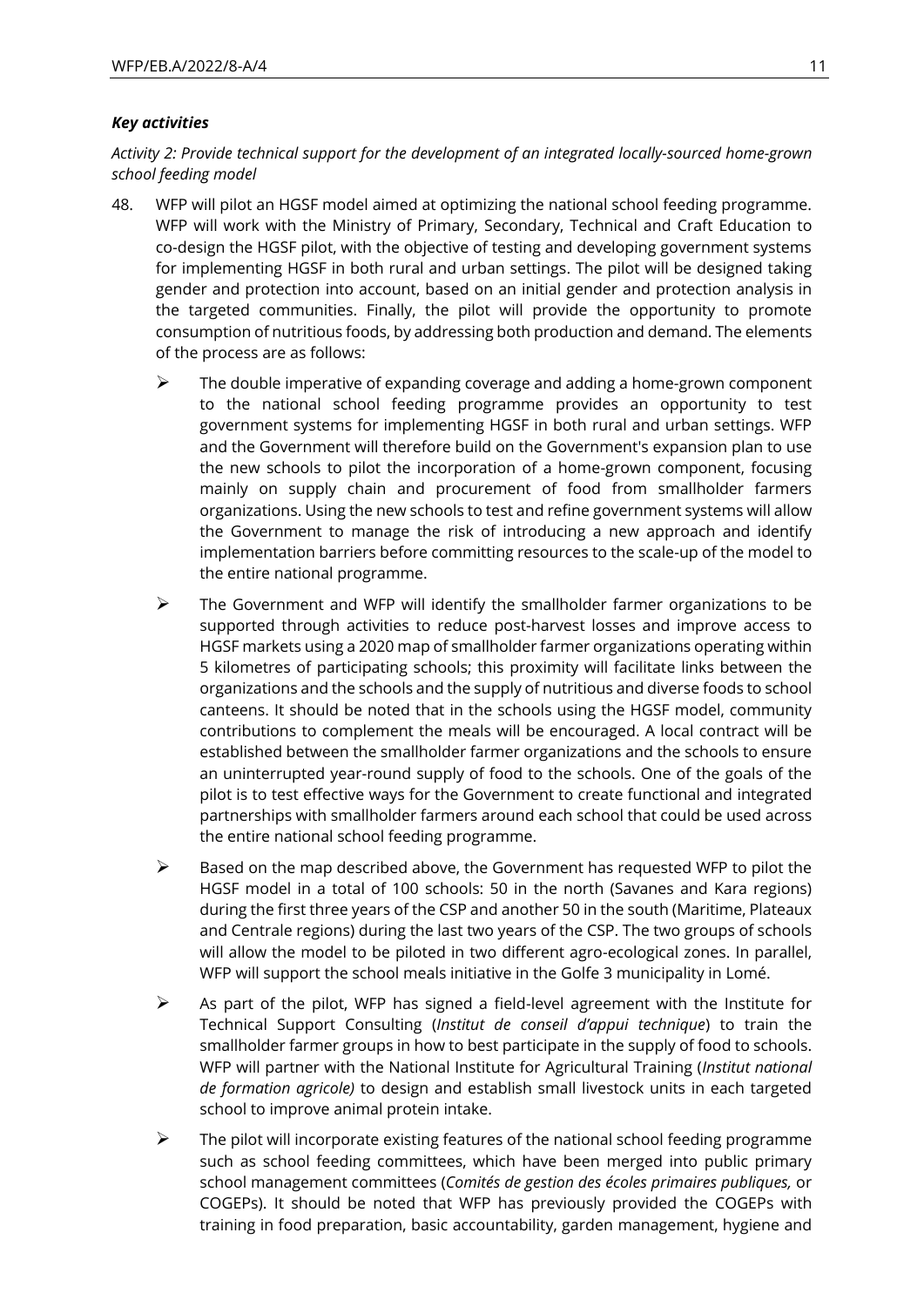nutrition best practices, further strengthening the rationale that WFP is already in the position to support the Government's national school feeding programme.

- ➢ A decentralized mid-term evaluation of CSP implementation will be conducted and the findings will be used to further refine government procurement and HGSF management systems (including partnership and contract arrangements with local smallholder farmers), as well as to develop a clear plan for integrating the pilot-tested systems into the larger national school feeding programme.
- 49. Successful government implementation of the pilot programme will be facilitated by the following:
	- ➢ The Ministry of Grassroots Development, Youth and Youth Employment has stated its intention to integrate WFP's capacity-building and the piloted HGSF model into the national school feeding programme, which it considers to be directly aligned with national priorities enshrined in the school feeding law.
	- $\triangleright$  A monitoring, evaluation and learning mechanism will be set up as part of the pilot design. It will include a clear identification of the government agencies responsible for specific components of the HGSF; a description of the capacity required to enable each identified government agency to carry out its role in delivering HGSF; and a rapid feedback system that allows findings from monitoring and evaluation to inform the capacity strengthening plan and course corrections as necessary. The decentralized evaluation of the HGSF pilot will also feed into this monitoring and evaluation and learning mechanism.
	- $\triangleright$  As key outputs of the pilot, WFP will produce guidance on developing manuals on school gardens management; the HGSF model; cooking, including menus; and nutrition and social and behaviour change.
	- ➢ In collaboration with the Ministry of Environment and Forest Resources, each beneficiary community will be encouraged to plant trees around the schools to support environmental protection using species suited to local reforestation. In addition, COGEPs will be supported, trained and encouraged to use sustainable fossil cooking fuel (ButanGas) in supported schools.
	- $\triangleright$  At the end of the pilot, a national multisectoral knowledge sharing and advocacy forum on school feeding will be held by WFP in collaboration with the three lead ministries (agriculture, grassroots development and education) to support the Government's engagement, ownership and way forward.

## *Activity 3: Facilitate equitable access to markets at the national level and provide technical assistance to smallholder farmers and food value chain entities, including in the context of home-grown school feeding*

- 50. The resilience-focused strategic outcome 2 promotes efficient, inclusive and nutritious food systems and aims to increase the resilience of rural communities by building capacity for digital recordkeeping, storage, food processing and fortification and the reduction of post-harvest losses to improve smallholder access to profitable markets, including the school feeding programme.
- 51. WFP will develop guidance manuals on post-harvest loss reduction and food processing, storage, safety and quality preservation for use by smallholders and the COGEPs.
- 52. Smallholder farmers will be linked to schools in their communities to promote the purchase and use of local food in the national school feeding programme.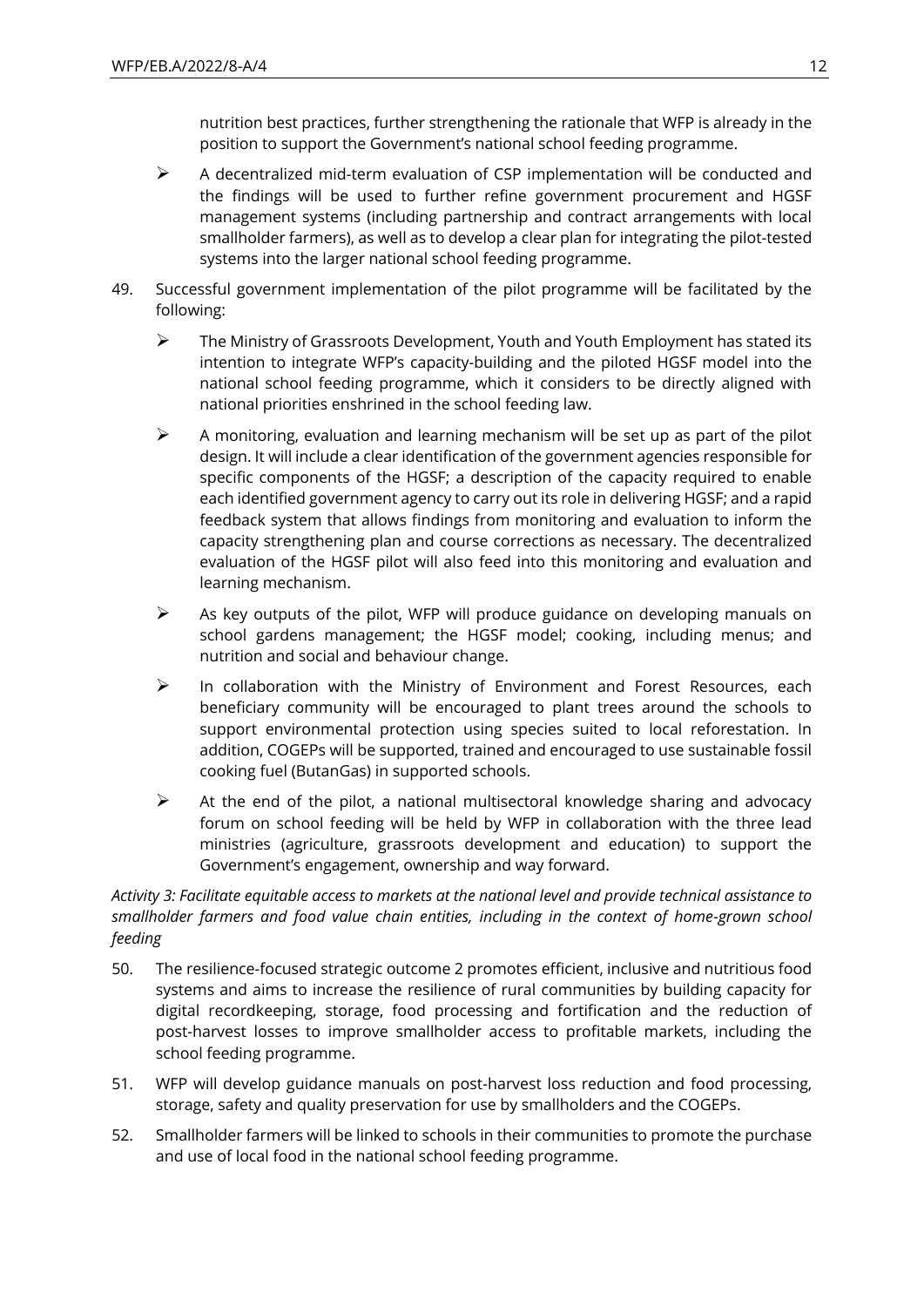- 53. Lack of data on food systems in Togo is a key challenge for decision making on resilience building. At the Government's request, WFP will provide technical assistance to support the development of a data collection and information system for food systems:
	- ➢ The Government, through the Ministry of Agriculture, Livestock and Rural Development, has requested WFP's support in the development of an e-commerce road map and warehouse management platform that enables virtual exchanges between smallholder farmers and buyers.
	- $\triangleright$  WFP will support the government's early warning system by providing information technology support for the platform and enable coordination between the United Nations and development partners.
	- $\triangleright$  WFP will conduct thorough food security and nutrition surveys twice a year and on an ad hoc basis throughout the life of the CSP. These surveys will feed into the regional cadre harmonisé exercise to inform decision making and policies on food security and nutrition.

### *Partnerships*

- 54. The country office is continuously engaging with the Government at the highest levels, including the Prime Minister and the ministers for education, agriculture, grassroots development and social action, as well as with international financial institutions (World Bank, Islamic Development Bank, International Monetary Fund, France Development Agency, African Development Bank), embassies (Brazil, Canada, France, Germany, Switzerland) and United Nations entities accredited in Togo (the United Nations Children's Fund, the World Health Organization, the United Nations Population Fund, the Food and Agriculture Organization of the United Nations and the United Nations Development Programme). WFP will collaborate with other United Nations entities to provide complementary services at schools to achieve a successful integrated HGSF model. The Food and Agriculture Organization of the United Nations will provide agricultural inputs for school gardens and the World Health Organization and the United Nations Children's Fund will provide technical support and information on nutrition, deworming, micronutrient supplementation and water, sanitation and hygiene, including social and behaviour change communication and training for schoolchildren, farmers, parents and teachers. The World Bank will play an important role in the Healthy SABER exercise and follow-up actions related to the national school feeding programme.
- 55. The main implementing partners under activity 2 will be the Ministry of Grassroots Development, Youth and Youth Employment through the National Agency for Support to Grassroots Development (*Agence nationale d'appui au développement à la base*), the government body that implements the national school feeding programme, and the Ministry of Primary, Secondary, Technical and Craft Education, which will be heavily involved in the planning, targeting, implementation and evaluation of the HGSF programme. The main implementing partner for activity 3 is the Ministry of Agriculture, Livestock and Rural Development and its technical structures at the central and local levels, which include the Directorate for Agricultural Statistics, Information Technology and Documentation (*Direction des statistiques agricoles, de l'information et de la documentation*), the National Food Security Agency (*Agence nationale de la sécurité alimentaire*), the Institute for Technical Support Consulting and the National Institute for Agricultural Training.
- 56. Activity 2 includes advocacy for sustainable financing for the national school feeding programme as the Government expands coverage and introduces the home-grown component. The country office has developed an advocacy tool for increased government and international financial institution funding for the school feeding programme, as well as for Togo's membership in the School Meals Coalition established at the 2021 United Nations food systems summit. WFP country office, in collaboration with the Global Child Nutrition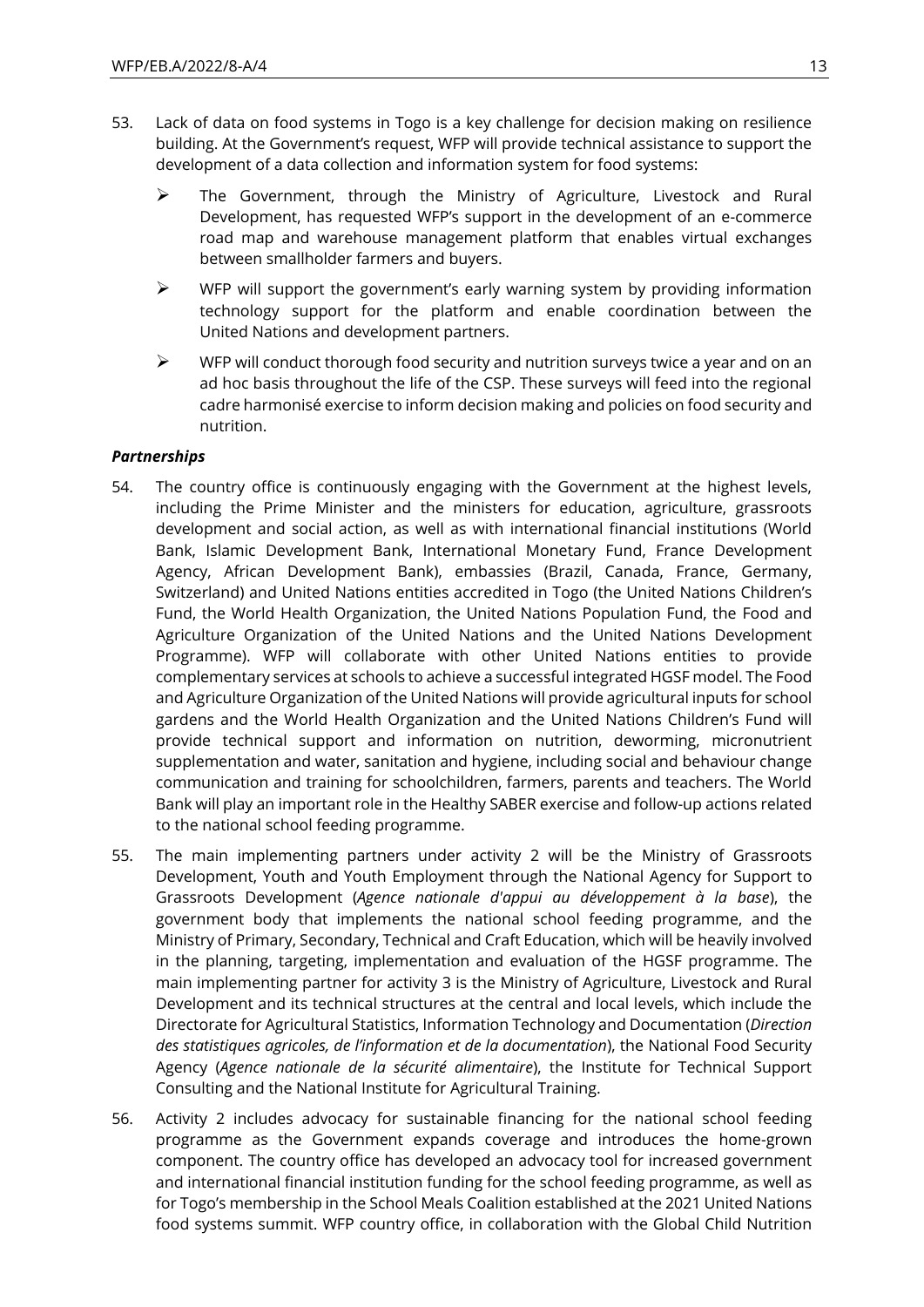Foundation, will support government efforts to mobilize private sector funds for the national school feeding programme. WFP will refine and strengthen its advocacy strategy, focusing on key partners and tactics to promote increased national investment in the school feeding programme.

57. Knowledge transfer driven by South-South and triangular cooperation is an integral part of the HGSF approach. The country office will pursue collaboration with the WFP Centre of Excellence against Hunger in Brazil, the Regional Centre of Excellence against Hunger and Malnutrition in Abidjan and countries with a history of successful HGSF models to promote cross-fertilization and capacity-building.

### *Assumptions*

- 58. Several considerations must hold true for activity 2 to deliver the expected outputs and achieve strategic outcome 2. It is assumed that:
	- ➢ Targeted community members, including women and young people, are willing to participate in identified activities.
	- ➢ Local markets and smallholder farmer groups can produce the quantity of food needed to support the HGSF programmes adequately.

### *Transition/handover strategy*

- 59. It is worth noting that the approach employed under activity 2 is slightly different from the traditional definition of "transition" at WFP, which involves handing over a standalone WFP-implemented programme to a government. Instead, the HGSF pilot will be integral to the national school feeding programme and will serve as a vehicle for testing, developing and strengthening government systems from the outset. The process by which WFP and the Government will co-design the pilot will therefore be critical to ensuring government ownership. The process includes a plan to scale up the pilot to the national school feeding programme once it is successfully tested.
- 60. During the piloting and scale-up process, WFP will support the Government in conducting training throughout the CSP life cycle for schools, smallholder farmer associations, women, people with disabilities and young people's associations at the community level.

### *Strategic outcome 3: Government entities and humanitarian and development partners in Togo have access to efficient services and technical assistance throughout the year*

- 61. Through strategic outcome 3, WFP will contribute to the humanitarian community's response to both the COVID-19 health crisis and the Sahel security crisis in Togo through on-demand provision of critical logistics services, thereby contributing to WFP's Strategic Result 8 and SDG 17. The strategic outcome involves a continuation of the on-demand support services started during the limited emergency operation in 2020 in response to the COVID-19 pandemic and extended through the ICSP in 2021.
- 62. Thus, in response to requests from the Government and partners, WFP will provide on-demand logistics services, including land transport, storage and the provision of tents for the isolation of suspected COVID-19 cases at points of entry into the country. WFP assistance will facilitate the flow of supplies and resources across affected regions and coordination of the efforts of cooperating partners, which in turn will reduce the time needed to reach the most affected populations and increase the efficiency of operations.

#### *Focus area*

63. Strategic outcome 3 is focused on crisis response.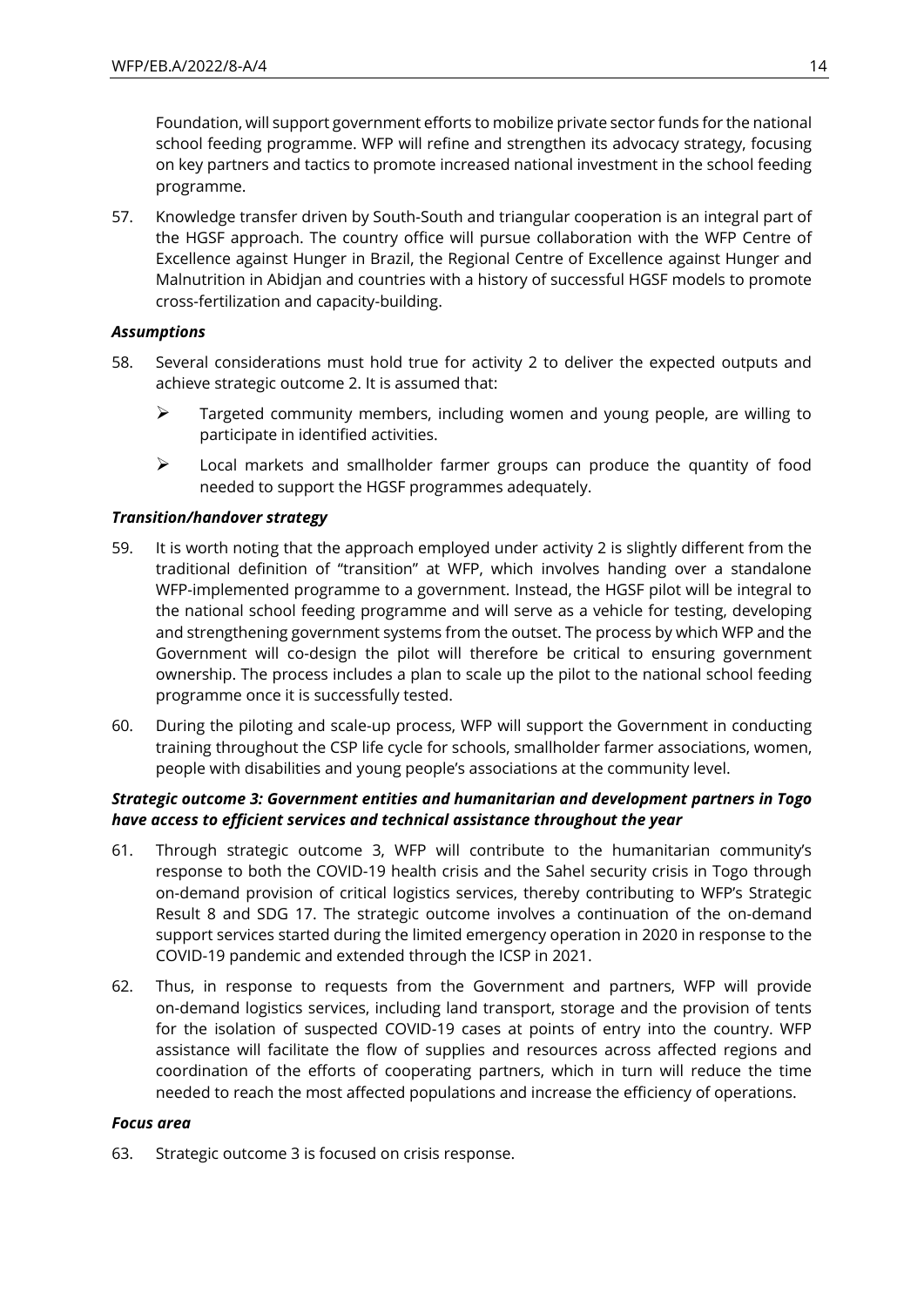### *Alignment with national priorities*

- 64. Aligned with WFP's strategic plan through SDG target 17.16, strategic outcome 3 has cross-cutting alignment with strategic axis 3 of Togo 2025.
- 65. Strategic outcome 3 advances priority 3 of the UNSDCF (human development and access to adequate social services).

### *Expected output*

- 66. This strategic outcome will be achieved through one output:
	- $\triangleright$  4.1 Affected populations (tier 3) benefit from on-demand services and enhanced efficiency of government entities and other partners that allow their needs to be covered in a timely and effective manner.

### *Key activity*

*Activity 4: Provide technical assistance and on-demand services to government entities and other partners, including for the transportation, storage and distribution of food and non-food items*

- 67. WFP will extend the on-demand services started during the onset of the COVID-19 crisis, providing cost-efficient logistics support to address transport bottlenecks, storage and distribution of food and non-food through land, air and maritime transport, goods storage and warehouse management in response to requests from partners, including government ministries (Health, Public Hygiene and Universal Access to Health Care; Agriculture, Livestock and Rural Development; Social Action, Promotion of Women and Literacy), United Nations entities (United Nations Children's Fund, United Nations Population Fund, Joint United Nations Programme on HIV/AIDS; International Organization for Migration) and local NGOs. WFP will maintain support for three staging areas, in Lomé, Sokodé and Cinkassé, to facilitate connectivity and the transport of goods. Minor storage infrastructure improvements and equipment will benefit smallholder farmers and vulnerable communities whose livelihoods have been affected due to limited market access for vulnerable women and disabled smallholder farmers.
- 68. WFP will help to consolidate relevant analysis to adapt the overall food security response and appropriate modalities, placing particular emphasis on the differing needs of affected people based on gender, age and disability. WFP will lead resource mobilization efforts and the coordination of periodic food and nutrition needs assessments, analysis of data and dissemination of results for decision making.
- 69. The Government, through the ANPC, leading emergency preparedness and response operations in the country, has asked WFP for support with warehousing, with an emphasis on norms, training, food safety and quality assurance. In responding to the government's request, WFP will draw on its longstanding expertise in the logistics corridor of Togo. WFP support in warehousing is a priority for the Government, which considers that improved warehousing has the potential to substantially increase quality and efficiency along the value chain. Improved warehousing also reduces post-harvest losses, thus supporting strategic outcome 2. WFP will integrate capacity-building into all service provision activities. Strategic outcome 3 is integrated with strategic outcome 2 programming on procurement, warehouse planning and logistics support for the school feeding programme.
- 70. During the ICSP period, WFP contributed to the effective coordination of the United Nations COVID-19 response by providing emergency VHF radio installations across the country and training for staff of the United Nations Department of Safety and Security and national entities; those activities are dormant under this CSP.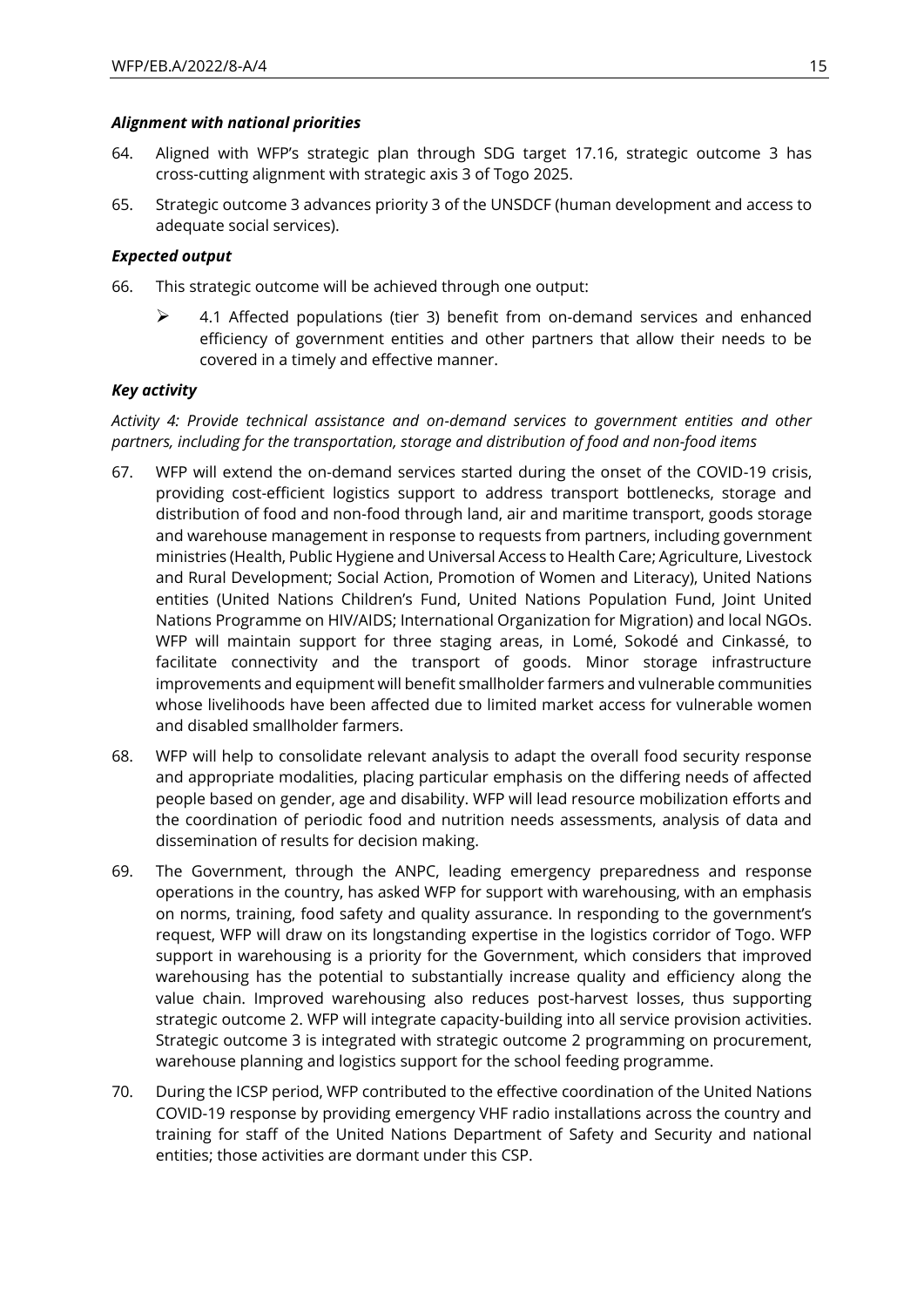### *Partnerships*

- 71. For this activity*,* WFP will leverage its leadership in logistics and supply chains to support the Government and United Nations and other organizations in achieving their objectives and will strengthen its relationships with national actors in the medium and long-term, including the Ministry of Security and Civil Protection, the Ministry of Finance, the Ministry of Social Action, Promotion of Women and Literacy and the Ministry of Agriculture, Livestock and Rural Development.
- 72. WFP will also support national coordination of operations by serving alongside Catholic Relief Services as co-chair of the national logistics working group.

### *Assumptions*

- 73. Several considerations must hold true for activity 4 to deliver the planned outputs and achieve strategic outcome 3. It is assumed that:
	- $\triangleright$  WFP is able to maintain a consistent and observable level of excellence in its logistics operations.
	- ➢ Government entities, humanitarian and development partners and private sector actors are aware of WFP's local logistics expertise and that it can be transferred to local actors.

### *Transition/handover strategy*

- 74. Transition to service delivery activities will depend on the Government's vision for modernizing the port of Lomé as a multi-purpose logistics hub in the region. WFP will support government capacity on warehousing and transport for the broader humanitarian supply chain, including for medicine, water and sanitation, food and non-food items and supplies.
- 75. After developing common logistics services in warehouse management and transport with humanitarian partners and the ANPC, WFP will help to update the mapping of the national capacity to pre-position food along the logistics corridor to the Sahel. The ANPC will be able to respond to emergency situations and ensure the provision of common logistic services to actors.

#### 4. **Implementation arrangements**

### **4.1 Beneficiary analysis**

- 76. Beneficiaries of activity 1 are selected from among the populations affected by annual flooding between May and September, which are identified by the multisectoral steering committee and are considered to have pre-existing food insecurity. Beneficiary selection will be informed by the cadre harmonisé reports on populations in IPC phases 3 and 4.
- 77. Through activity 1, WFP will provide seasonal support in the form of in-kind general food distribution and CBTs. Based on the outcome of a feasibility study conducted by the country office to assess the relevance of CBTs versus food, the CBT modality will be used during the harvest season and food distribution during the lean season, as follows: 10,000 vulnerable people will receive food rations and 1,000 children age 6‒23 months and pregnant and lactating women and girls will receive specialized nutritious foods for malnutrition prevention, while 35,000 vulnerable women, children and men will be assisted through CBTs. The CBT transfer value will be determined by the market value of basic food commodities in consultation with the Government's Novissi national social safety net initiative.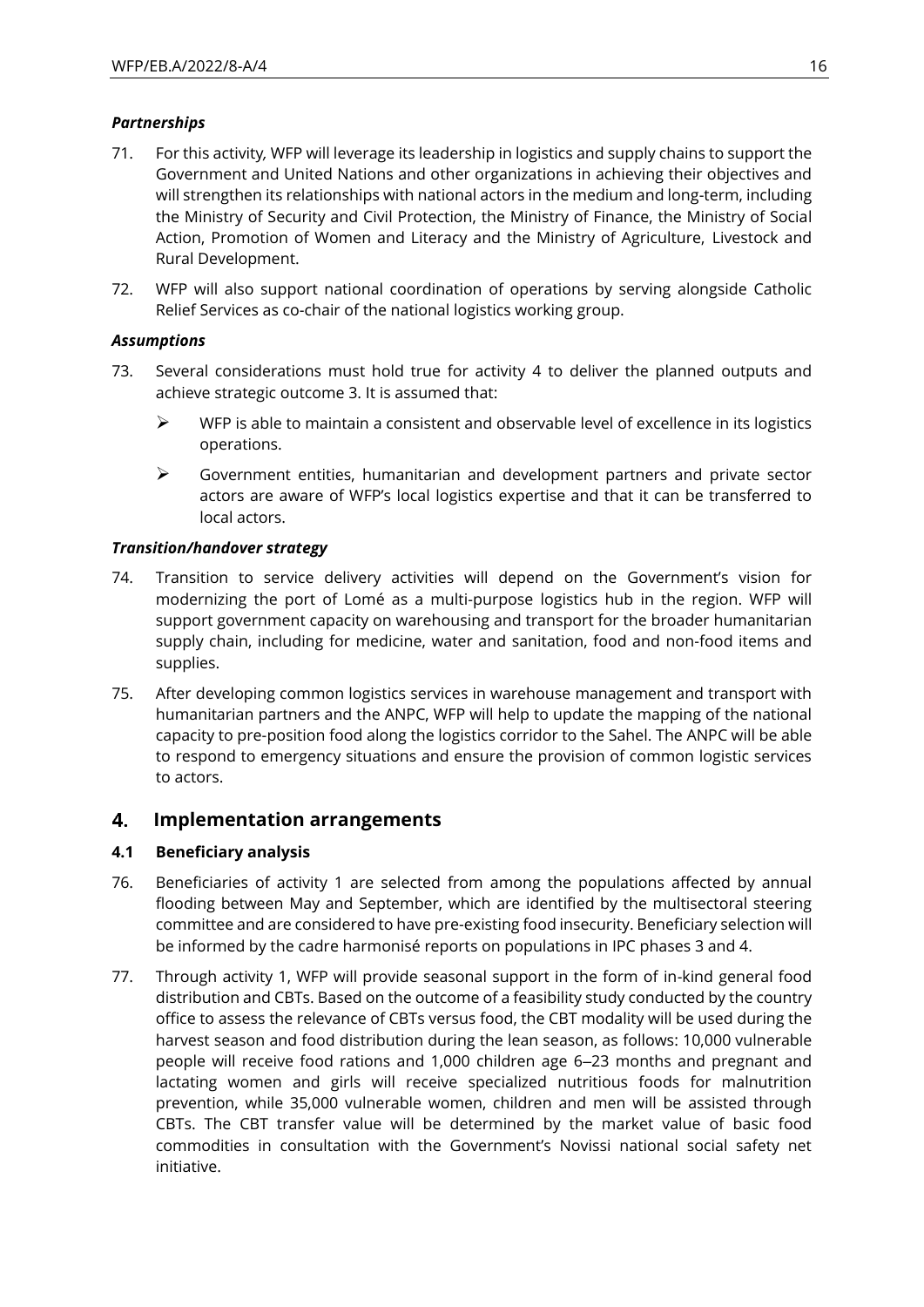- 78. The number of beneficiaries of activity 2 is calculated based on an estimate of 250 schoolchildren on average per school for the two groups of 50 HGSF pilot schools, reaching a total of 34,715 children with an annual increase of 2.4 percent (with overlap) to 2026. The schools will be selected by WFP in conjunction with the Ministry of Grassroots Development, Youth and Youth Employment and the Ministry of Primary, Secondary, Technical and Craft Education, based on agreed criteria such as vulnerability to food insecurity, education rates and community engagement indicators.
- 79. The beneficiaries of activity 3 are selected smallholder farmers in HGSF pilot school communities.

| TABLE 1: BENEFICIARIES BY STRATEGIC OUTCOME, OUTPUT AND ACTIVITY (2022-2026) |        |                                                             |                             |                |                           |                           |                |                |              |
|------------------------------------------------------------------------------|--------|-------------------------------------------------------------|-----------------------------|----------------|---------------------------|---------------------------|----------------|----------------|--------------|
| <b>Strategic</b><br>outcome                                                  | Output | <b>Activity</b>                                             | <b>Beneficiary</b><br>group | Year 1<br>2022 | Year <sub>2</sub><br>2023 | Year <sub>3</sub><br>2034 | Year 4<br>2025 | Year 5<br>2026 | <b>Total</b> |
| $\mathbf{1}$                                                                 | 1.1    | $\mathbf{1}$                                                | Girls                       | 1734           | 1734                      | 1734                      | 1734           | 1734           | 8670         |
|                                                                              |        | (general food<br>distribution)                              | Boys                        | 1666           | 1666                      | 1666                      | 1666           | 1666           | 8 3 3 0      |
|                                                                              |        |                                                             | Women                       | 3 3 6 6        | 3 3 6 6                   | 3 3 6 6                   | 3 3 6 6        | 3 3 6 6        | 16830        |
|                                                                              |        |                                                             | Men                         | 3 2 3 4        | 3 2 3 4                   | 3 2 3 4                   | 3 2 3 4        | 3 2 3 4        | 16 170       |
|                                                                              |        |                                                             | <b>Total</b>                | 10 000         | 10 000                    | 10 000                    | 10 000         | 10 000         | 50 000       |
|                                                                              |        | 1<br>(supplementary<br>feeding<br>programme-<br>prevention) | Women<br>and girls          | 510            | 510                       | 510                       | 510            | 510            | 2550         |
|                                                                              |        |                                                             | Boys                        | 490            | 490                       | 490                       | 490            | 490            | 2 4 5 0      |
|                                                                              |        |                                                             | <b>Total</b>                | 1 000          | 1 000                     | 1 000                     | 1 000          | 1 000          | 5 000        |
|                                                                              |        | $1$ (CBTs)                                                  | Girls                       | 6069           | 6 0 6 9                   | 6069                      | 6069           | 6 0 6 9        | 30 345       |
|                                                                              |        |                                                             | Boys                        | 5831           | 5831                      | 5831                      | 5831           | 5831           | 29 155       |
|                                                                              |        |                                                             | Women                       | 11781          | 11781                     | 11 781                    | 11781          | 11781          | 58 905       |
|                                                                              |        |                                                             | Men                         | 11 319         | 11 319                    | 11 319                    | 11 319         | 11 319         | 56 595       |
|                                                                              |        |                                                             | <b>Total</b>                | 35 000         | 35 000                    | 35 000                    | 35 000         | 35 000         | 175 000      |
| $\overline{2}$                                                               | 2.2    | $\overline{2}$                                              | Girls                       | 8517           | 8721                      | 8931                      | 8568           | 8774           | 17705        |
| 3.1                                                                          |        | (school-based<br>programme)                                 | Boys                        | 8 1 8 3        | 8 3 7 9                   | 8580                      | 8 2 3 2        | 8 4 3 0        | 17010        |
|                                                                              |        |                                                             | <b>Total</b>                | 16700          | 17 100                    | 17511                     | 16800          | 17 204         | 34715        |
|                                                                              |        | 3 (smallholder<br>agriculture<br>market support)            | Women                       | 1 3 5 0        | 1 3 5 0                   | 1 3 5 0                   | 1 3 5 0        | 1 3 5 0        | 2700         |
|                                                                              |        |                                                             | Men                         | 900            | 900                       | 900                       | 900            | 900            | 1800         |
|                                                                              |        |                                                             | <b>Total</b>                | 2 2 5 0        | 2 2 5 0                   | 2 2 5 0                   | 2 2 5 0        | 2 2 5 0        | 4500         |
| Total (without overlap*)                                                     |        |                                                             | 63 950                      | 64 350         | 64761                     | 64 050                    | 64 454         | 264 215        |              |

*\** Supplementary feeding programme and prevention beneficiaries are also counted under general food distribution.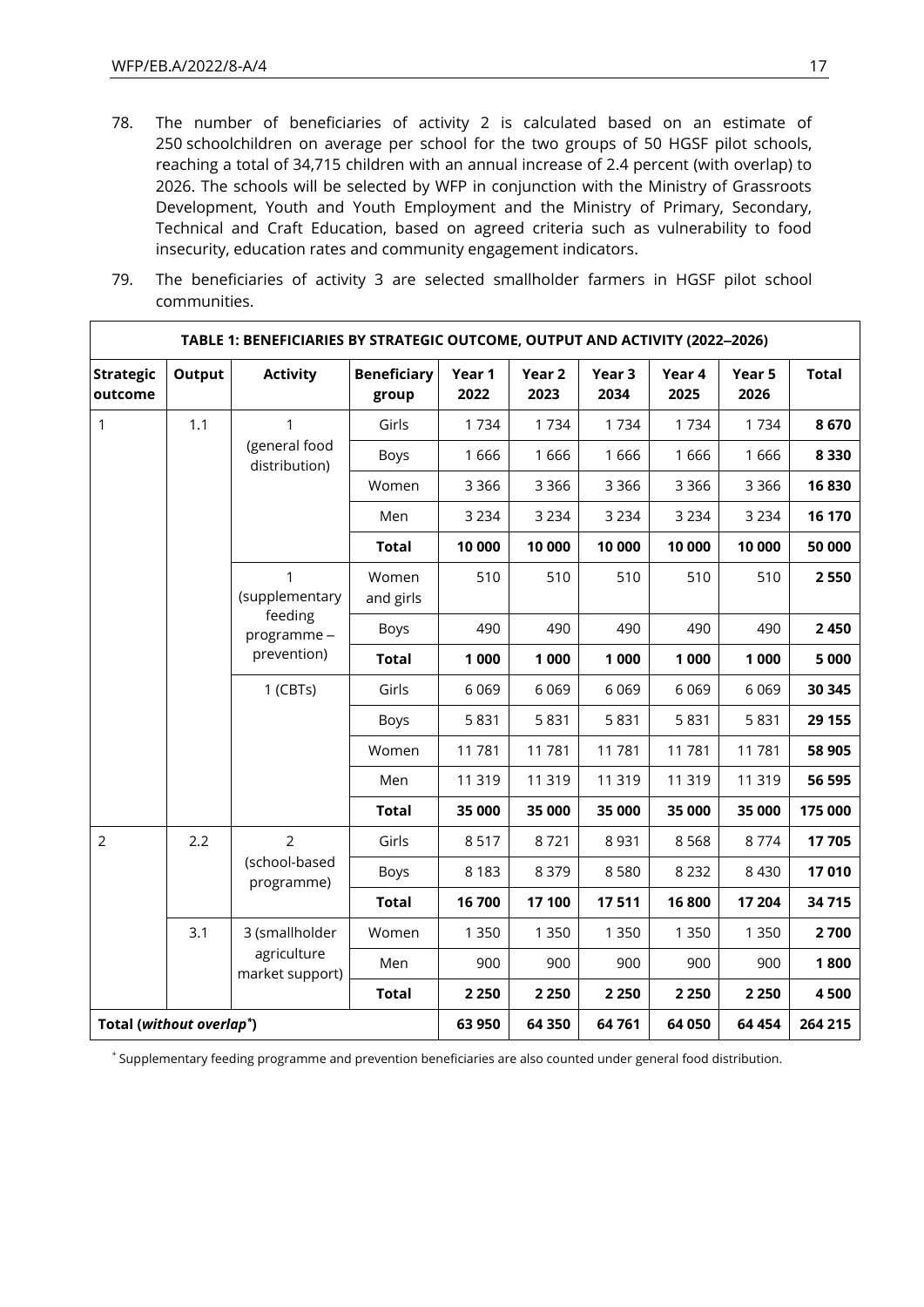### **4.2 Transfers**

## *Food and cash-based transfers*

| TABLE 2: FOOD RATION (g/person/day) AND CASH-BASED TRANSFER VALUE (USD/person/day) BY<br><b>STRATEGIC OUTCOME AND ACTIVITY</b> |                                  |                               |                             |                                                        |                   |
|--------------------------------------------------------------------------------------------------------------------------------|----------------------------------|-------------------------------|-----------------------------|--------------------------------------------------------|-------------------|
|                                                                                                                                |                                  | <b>Strategic</b><br>outcome 2 |                             |                                                        |                   |
|                                                                                                                                |                                  |                               | <b>Activity 1</b>           |                                                        | <b>Activity 2</b> |
| <b>Beneficiary type</b>                                                                                                        | <b>Vulnerable</b><br>populations |                               | Children age<br>6-23 months | <b>Pregnant and</b><br>lactating<br>women and<br>girls | Schoolchildren    |
| <b>Modality</b>                                                                                                                | Food                             | <b>CBTs</b>                   | Food                        | Food                                                   | Food              |
| Cereals                                                                                                                        | 350                              |                               |                             |                                                        | 150               |
| Pulses                                                                                                                         | 100                              |                               |                             |                                                        | 30                |
| Oil (fortified)                                                                                                                | 35                               |                               |                             |                                                        | 10                |
| Salt (iodized)                                                                                                                 | 5                                |                               |                             |                                                        | 3                 |
| Sugar                                                                                                                          |                                  |                               |                             |                                                        |                   |
| <b>Super Cereal</b>                                                                                                            |                                  |                               |                             | 100                                                    |                   |
| <b>Super Cereal Plus</b>                                                                                                       |                                  |                               | 200                         |                                                        |                   |
| Micronutrient<br>powder                                                                                                        |                                  |                               |                             |                                                        |                   |
| Total kcal/day                                                                                                                 | 1927                             |                               | 763                         | 376                                                    | 738               |
| % kcal from protein                                                                                                            | 11.4                             |                               | 16.3                        | 16.3                                                   | 11.2              |
| Cash-based<br>transfers<br>(USD/person/day)                                                                                    |                                  | 0.35                          |                             |                                                        |                   |
| Number of feeding<br>days per year                                                                                             | 90                               | 30                            | 90                          | 90                                                     | 140               |

| TABLE 3: TOTAL FOOD/CASH-BASED TRANSFER REQUIREMENTS AND VALUES |            |             |  |  |
|-----------------------------------------------------------------|------------|-------------|--|--|
| Food type/cash-based transfer                                   | Total (mt) | Total (USD) |  |  |
| Cereals                                                         | 3 3 6 7    | 1746 560    |  |  |
| Pulses                                                          | 808        | 1 172 853   |  |  |
| Oil                                                             | 277        | 359 352     |  |  |
| Salt                                                            | 58         | 20 072      |  |  |
| Super Cereal/Super Cereal Plus                                  | 72         | 82 080      |  |  |
| Total (food)                                                    | 4582       | 3 380 917   |  |  |
| Cash-based transfers                                            |            | 1837500     |  |  |
| Total (food and cash-based transfer value)                      | 4 5 8 2    | 5 218 417   |  |  |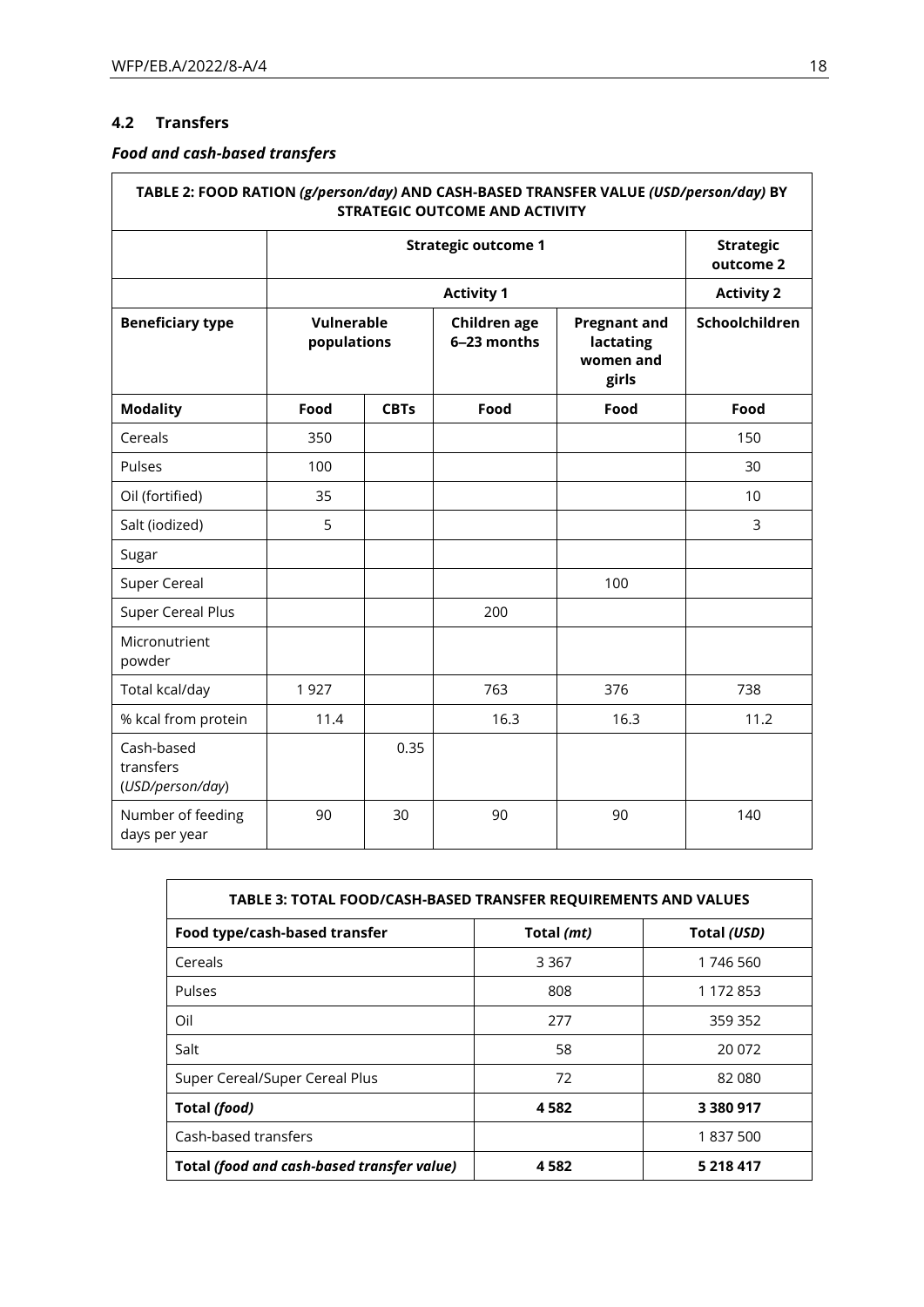### **4.3 Country office capacity and profile**

- 80. The country office will reinforce its programme team to ensure operational implementation, monitoring and learning for the HGSF pilot programme. This will be in addition to the already strong staff capacity in agronomy, rural economy, nutrition, monitoring and logistics. Furthermore, the country office has been assigned a Deputy Country Director at the P-4 level whose focus will be government and stakeholder engagement and advocacy for the HGSF pilot programme. With the right capacity in resilience building targeting smallholder farmers and schools, the pilot programme will focus on realistic interventions in response to government and partner requests.
- 81. A national finance officer has been recruited. The country office and the Human Resources Unit in the Regional Bureau for Western Africa will conduct a country office staff fit-for-purpose assessment in early 2022 and make any necessary staff adjustments.

### **4.4 Partnerships**

- 82. The country office has developed a partnership action plan to support the mobilization of resources.
- 83. WFP seeks to reinforce its position as a key player in achieving zero hunger in Togo. Through this CSP, the country office will prioritize strategic collaboration with key line ministries and related national agencies and technical structures at the central and local levels. Concomitantly, the country office will explore opportunities for South-South and triangular cooperation, including through WFP's centres of excellence and international forums such as the School Meals Coalition and the Global Child Nutrition Foundation.
- 84. WFP will pursue its engagement with key in-country partners, especially international financial institutions, United Nations entities, government donors and the private sector, to explore joint programme and advocacy initiatives and identify funding opportunities for programmes and specific initiatives aligned with Togo 2025.
- 85. The partnership action plan will be supported by complementary plans for communications, advocacy and marketing that will support fundraising efforts and the development of stronger partnerships.

#### 5. **Performance management and evaluation**

#### **5.1 Monitoring and evaluation arrangements**

- 86. WFP will support the Ministry of Agriculture, Livestock and Rural Development and the ANPC in strengthening both the existing monitoring, evaluation and reporting structures and the capacity of staff at the central and decentralized levels to monitor and review progress on SDG targets for zero hunger. The baselines, targets and follow-up values will be established through the national study and survey reports (food security and nutrition analysis, cadre harmonisé, United Nations joint mission reports), with face-to-face data collection using mobile data collection tools (open data kit) complemented by focus group discussions.
- 87. The country office will work with the Permanent Inter-State Committee on Drought Control in the Sahel and partners to develop a more efficient national and decentralized framework for integrated early warning systems for food and nutrition security levels to inform decision making at the local, regional and central levels.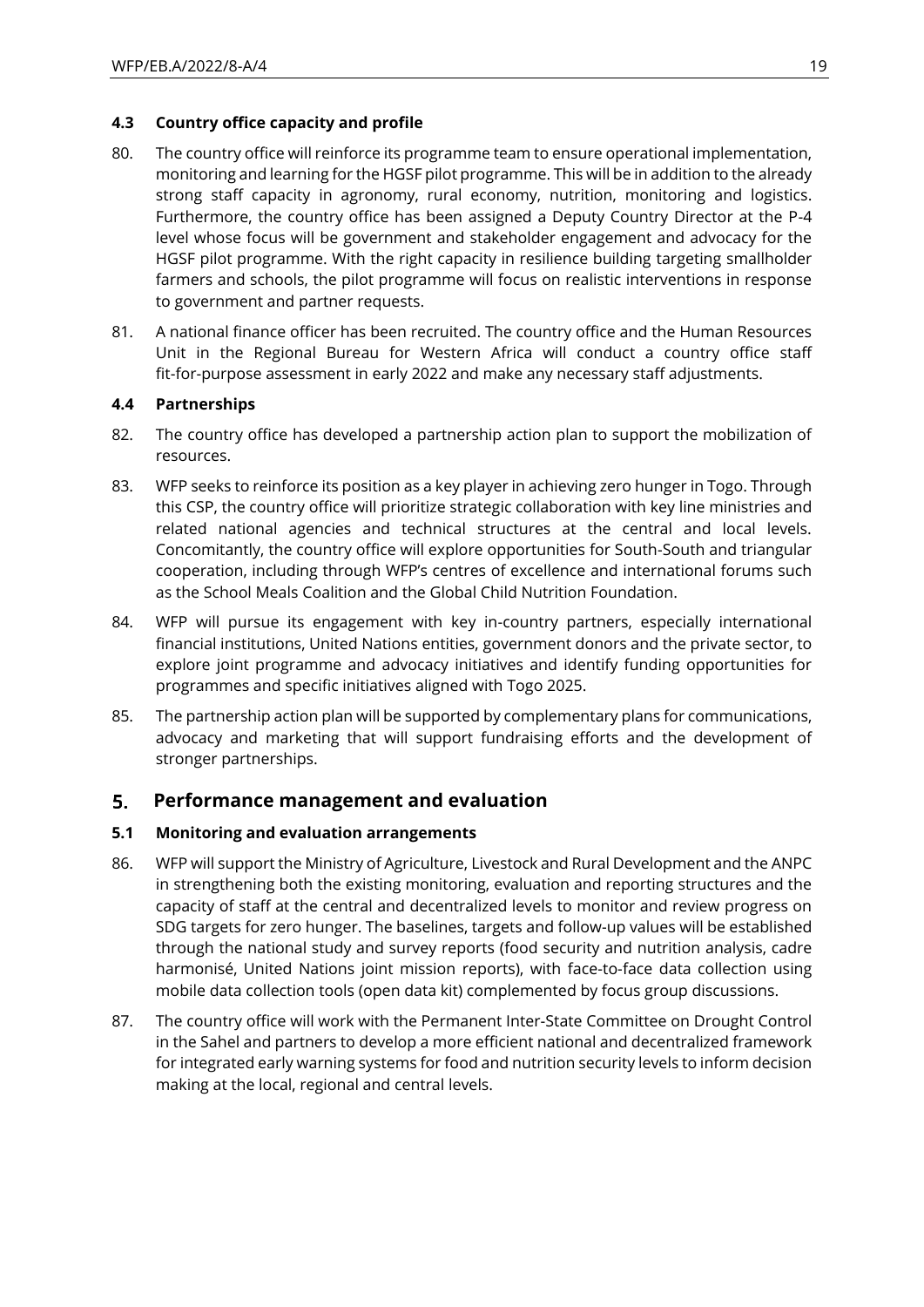- 88. Notwithstanding the slight timing misalignment between the CSP (2022–2026) and the UNSDCF (2023-2026), the country office was fully involved in the latest common country analysis and will participate in the design of the UNSDCF and the joint monitoring and evaluation exercises, as well as the work linked to the use of the UN INFO reporting system. Following a mid-term review in 2024, a centralized CSP evaluation will be conducted with support from the Office of Evaluation in 2025, the penultimate year of the CSP. The findings will inform future strategic programmatic orientation and management decision making.
- 89. In 2024, a decentralized evaluation of the HGSF pilot activity will be conducted jointly with the Government to assess the programme's impact on beneficiary communities and its financial sustainability and the feasibility of incorporating the HGSF model into the national school feeding system. Commensurate resources have been budgeted for these purposes in the Research, Assessment and Monitoring Division's monitoring and evaluation budget and planning tool.

### **5.2 Risk management**

### *Strategic risks*

- 90. Funding has been the major challenge in implementing WFP's activities in Togo. To mitigate this, WFP will develop and regularly update a partnership action plan for engaging with key partners and international financial institutions in and outside of Togo. Through the plan, WFP will support government resource mobilization efforts, particularly for strategic outcome 2.
- 91. Sociocultural barriers impede women's participation in decision making. Failure to address gender inequality, including early marriage of boys and girls, gender-based violence and inadequate representation of women in access to land and productive assets, would compromise the outcomes of the CSP. WFP will develop a common strategy with partners, including the Government, other United Nations entities, NGOs, civil society organizations and women's networks, to enhance women's and girls' leadership.

#### *Operational risks*

- 92. Potential operational risks include a shortage of government and cooperating partner staff with the necessary skills, at both the oversight and the operational management levels. Capacity strengthening activities – largely training and knowledge transfer – have been identified to address this concern.
- 93. Regional insecurity could hamper country office coordination of movements of commodities to central Sahel countries. Access constraints could also be caused by insecurity, poor infrastructure and unfavourable weather; in such cases WFP will work with national partners to deliver assistance and monitor implementation.

### *Fiduciary risks*

94. Fiduciary risks primarily relate to fraud and corruption, including the risk of food assistance being diverted to local markets or used for unintended purposes. Mitigation measures include the application of WFP risk management procedures, compliance with the operating security standards of the United Nations common security system and cooperation with authorities at the national and local levels.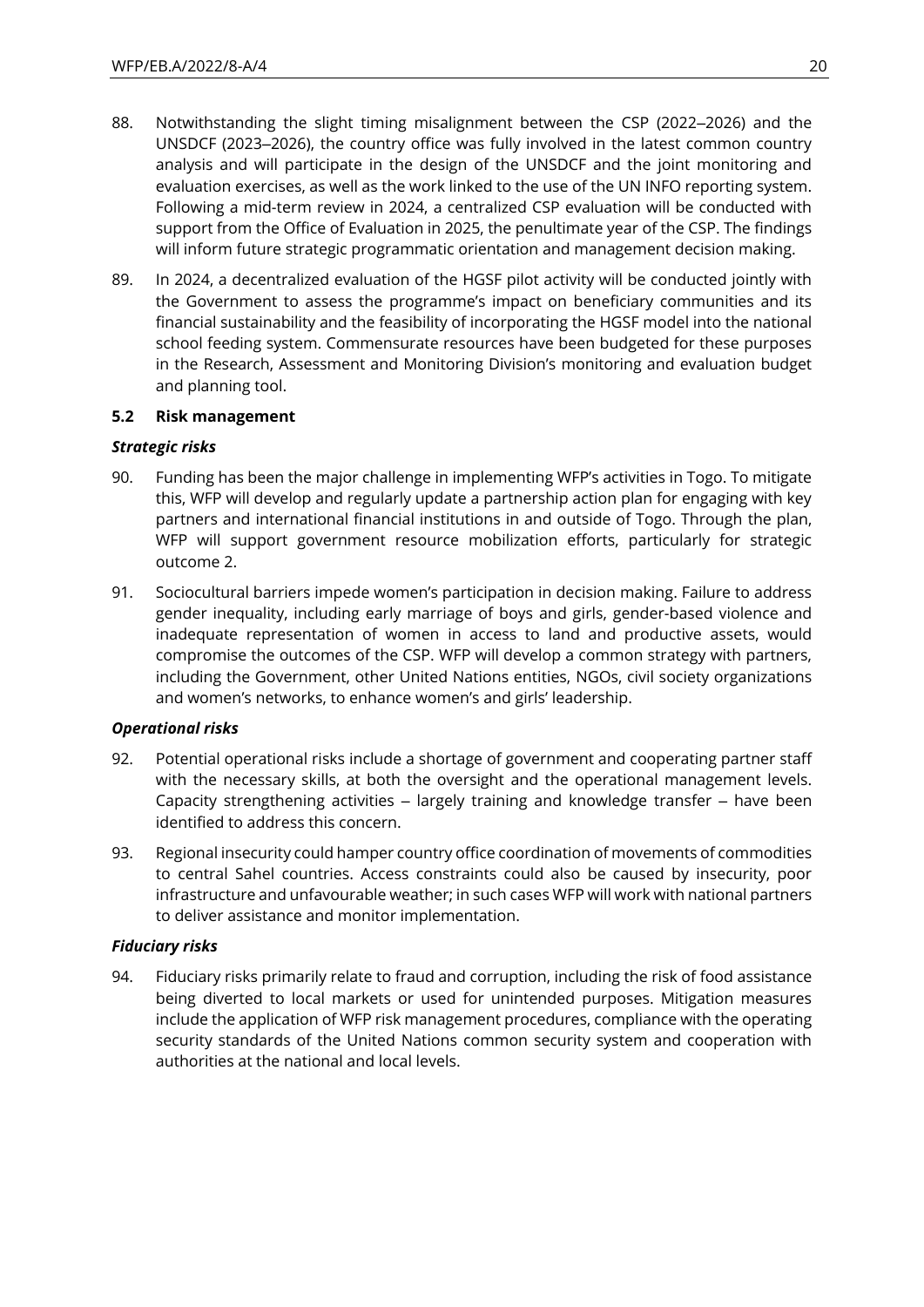### *Financial risks*

- 95. Financial risks are posed by commodity price volatility and currency fluctuation. To mitigate such risks WFP will manage its exposures centrally in accordance with strict procedures, including financial limits.
- 96. A vulnerability analysis and mapping monitoring, review and evaluation plan has been developed in collaboration with national partners.

### **5.3 Social and environmental safeguards**

- 97. WFP has designed safeguards around the three dimensions of sustainable development (social, environmental and economic) and has integrated them into plan implementation as follows:
	- ➢ *Social sustainability.* Activities under strategic outcome 2 focus specifically on bolstering resilient community-led food systems. These activities are designed with community input, with the goal of government ownership by the end of the CSP period.
	- ➢ *Environmental sustainability.* The country office will foster implementation of environment-friendly activities in line with the environmental management system, including the construction of energy-efficient stoves, decarbonization, waste and water management, reduction of air travel and promotion of online meetings and training and staff awareness sessions.
	- ➢ *Economic sustainability.* In promoting sustainable food systems by supporting value chain development through strategic outcome 2, especially HGSF, WFP will contribute to the economic sustainability of targeted populations. This will increase the resilience of farming systems to a changing climate and other shocks.

#### 6. **Resources for results**

#### **6.1 Country portfolio budget**

| TABLE 4: COUNTRY PORTFOLIO BUDGET (USD) |                 |                |                |                |                |                |              |
|-----------------------------------------|-----------------|----------------|----------------|----------------|----------------|----------------|--------------|
| <b>Strategic</b><br>outcome             | <b>Activity</b> | Year 1<br>2022 | Year 2<br>2023 | Year 3<br>2024 | Year 4<br>2025 | Year 5<br>2026 | <b>Total</b> |
|                                         |                 | 1 290 376      | 1 673 404      | 1 664 974      | 1812199        | 1709736        | 8 150 690    |
| $\overline{2}$                          | 2               | 595 497        | 768 176        | 1 004 205      | 830 047        | 796 019        | 3 993 944    |
|                                         | 3               | 314 311        | 615 376        | 612877         | 662 573        | 625 614        | 2830751      |
| 3                                       | 4               | 294 539        | 583 096        | 580 667        | 627 684        | 592 607        | 2678595      |
| Total                                   |                 | 2 494 724      | 3 640 052      | 3 862 723      | 3932503        | 3723977        | 17 653 978   |

### **6.2 Resourcing outlook and strategy**

- 98. The budget for this CSP is realistic and moderate, in line with the planned programme of work. The Government has pledged to make a yearly financial contribution equivalent to 30 percent of the CSP budget. In 2021, the Government contributed USD 1 million for the ICSP.
- 99. The country office will develop partnerships with international financial institutions, and private sector and United Nations entities to secure additional resources for the CSP. The country office strives for multi-year, flexible-resource partnerships to ensure operational sustainability.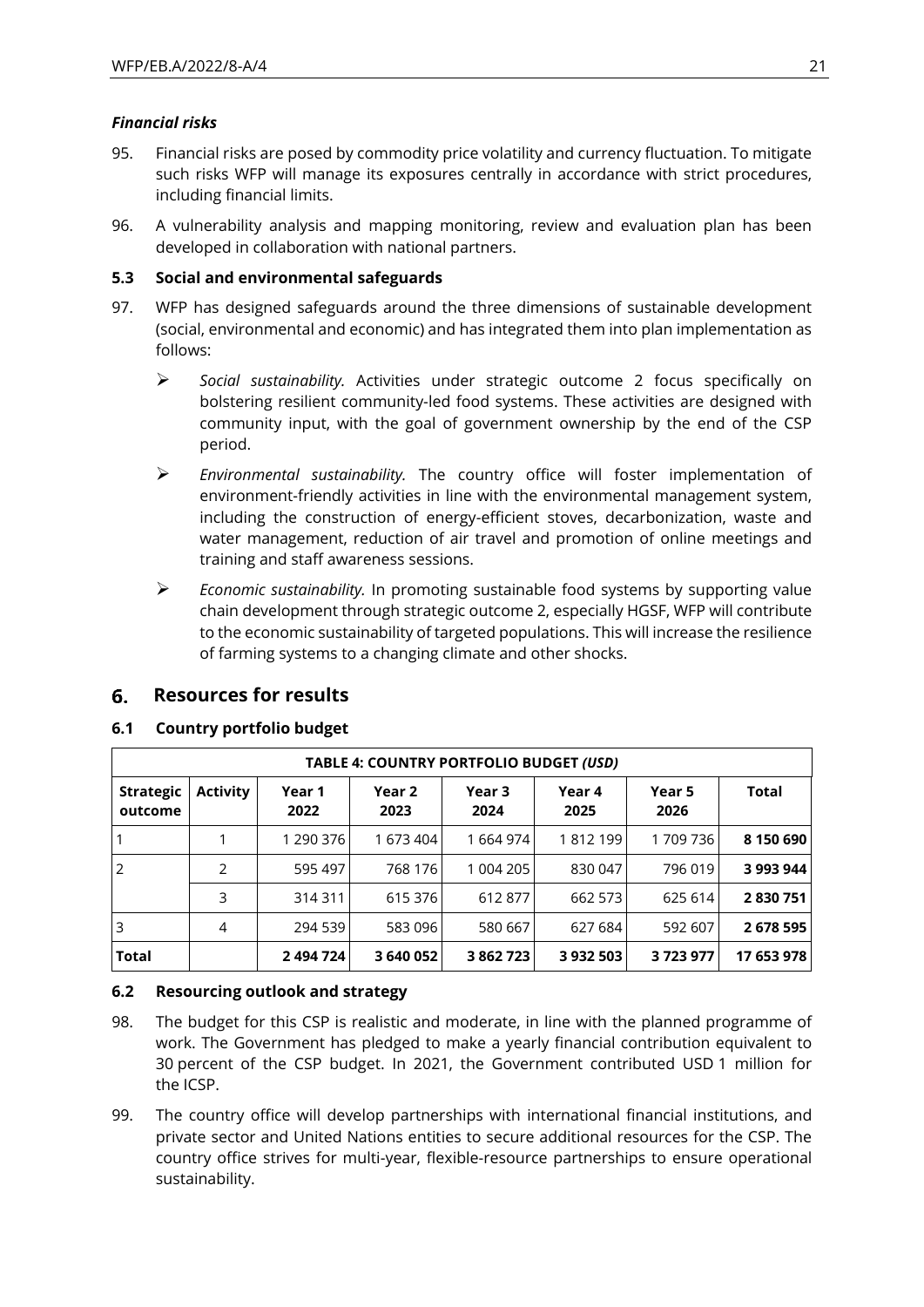- 100. The country office has already developed a partnership action plan to guide its engagement with strategic partners, which will be complemented by a robust resource mobilization strategy. The plan also outlines potential engagement with government donors, including the European Commission Directorate-General for International Partnerships and the governments of Japan, Canada and Australia.
- 101. WFP will further explore resource mobilization through South-South and triangular cooperation, especially by connecting smallholder agriculture market support and HGSF to agricultural value chains, and will seize opportunities for long-term support through innovative financing mechanisms.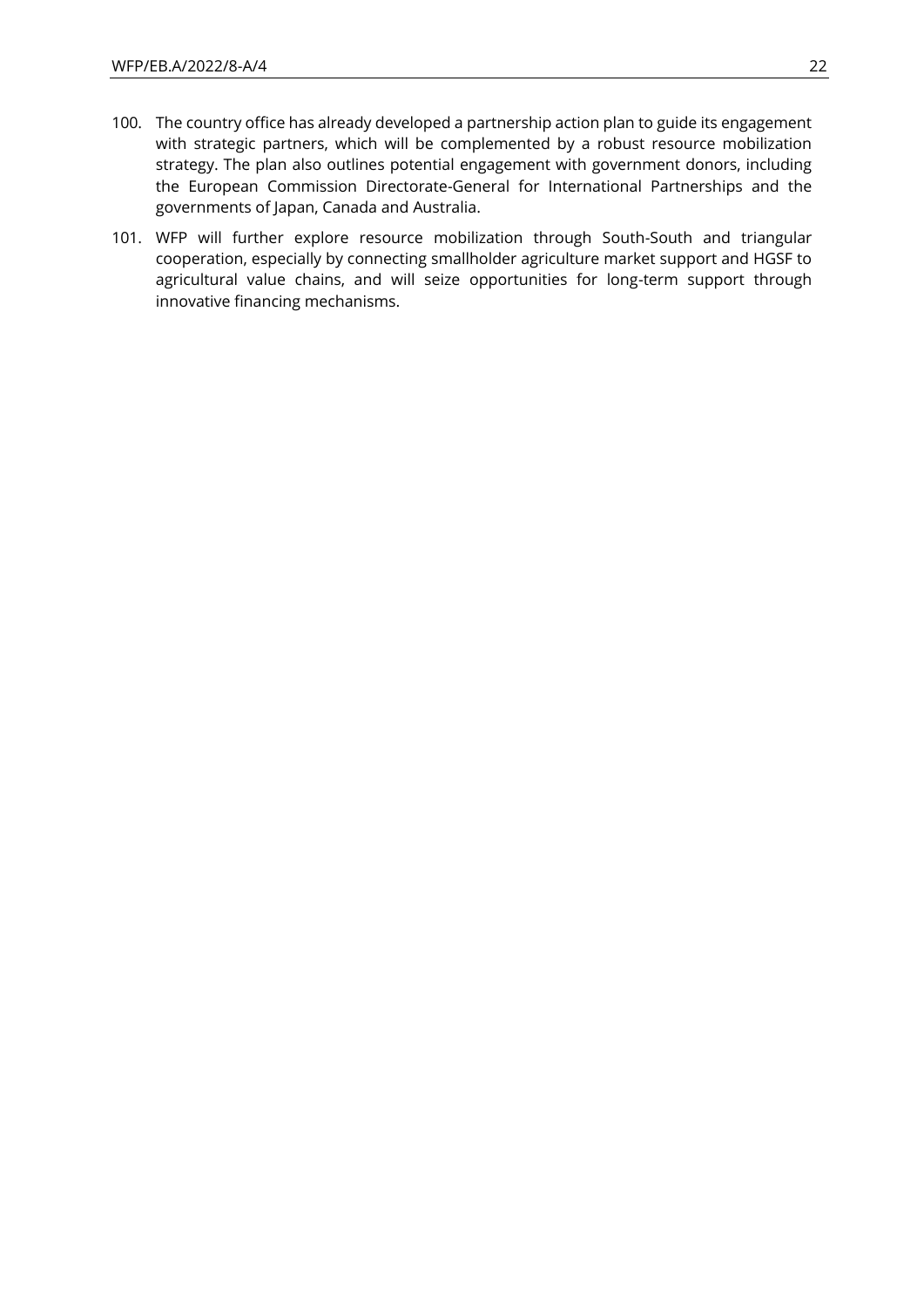## **ANNEX I**

#### **LOGICAL FRAMEWORK FOR TOGO COUNTRY STRATEGIC PLAN (2022–2026)**

| Strategic Goal 1: Support countries to achieve zero hunger                                                                                          |                                                                                              |                         |
|-----------------------------------------------------------------------------------------------------------------------------------------------------|----------------------------------------------------------------------------------------------|-------------------------|
| Strategic Objective 1: End hunger by protecting access to food                                                                                      |                                                                                              |                         |
| Strategic Result 1: Everyone has access to food                                                                                                     |                                                                                              |                         |
| Strategic outcome 1: Crisis affected populations in targeted areas have access to basic<br>food and nutrition during and in the aftermath of crises | Outcome category: Maintained/enhanced<br>individual and household access to adequate<br>food | Nutrition-<br>sensitive |
|                                                                                                                                                     | Focus area: crisis response                                                                  |                         |

#### **Assumptions**

Required food and financial resources are available on time to provide emergency assistance to vulnerable population in Togo. Commitment and engagement of the Government of Togo and other development partners

#### **Outcome indicators**

Consumption-based coping strategy index (percentage of households with reduced CSI)

Emergency preparedness capacity index

Food consumption score

Gender ratio

Number of national food security and nutrition policies, programmes and system components enhanced as a result of WFP capacity strengthening

Number of people assisted by WFP, integrated into national social protection systems as a result of WFP capacity strengthening

Proportion of beneficiaries who recall and practice a key nutrition message

Proportion of cash-based transfers channelled through national social protection systems as a result of WFP capacity strengthening support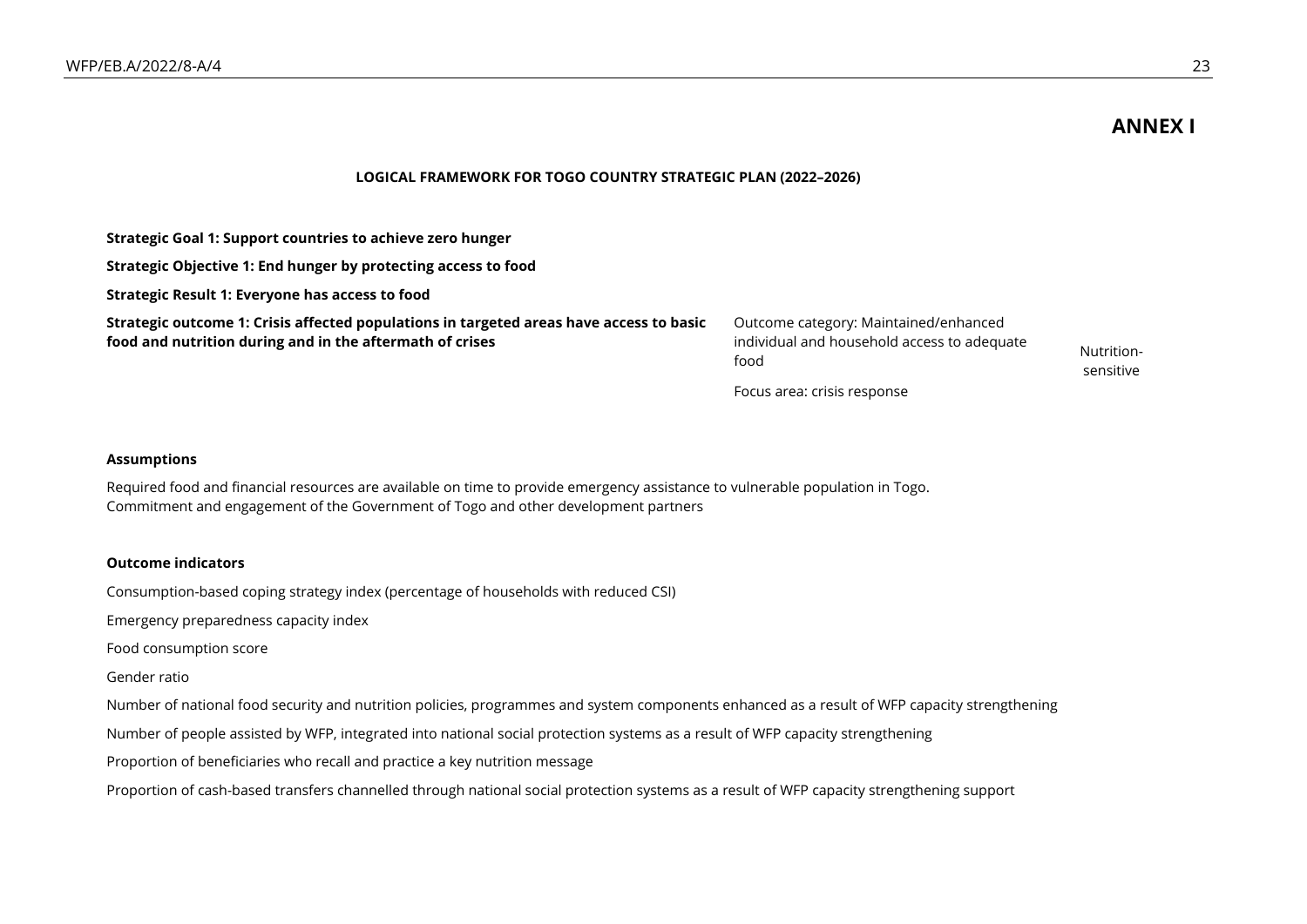Proportion of children 6-23 months of age who receive a minimum acceptable diet Proportion of eligible population that participates in programme (coverage) Proportion of targeted communities where there is evidence of improved capacity to manage climate shocks and risks Proportion of target population that participates in an adequate number of distributions (adherence) Rate of post-harvest losses (Zero Food Lost Initiative) Retention rate/Drop-out rate

SABER School Feeding National Capacity

#### **Activities and outputs**

#### **1. Provide unconditional support to populations affected by crisis and strengthen systems for crisis preparedness and response (URT: Unconditional resource transfers to support access to food)**

1.1 Populations affected by crisis (tier 1) benefit from adequate transfers to cover their immediate food and nutrition needs (A: Resources transferred)

1.1 Populations affected by crisis (tier 1) benefit from adequate transfers to cover their immediate food and nutrition needs (B: Nutritious foods provided)

1.2 Populations affected by crisis (tier 3) benefit from strengthened systems and capacities of the Government and partners to prepare for and respond to crises (C: Capacity development and technical support provided)

**Strategic Objective 3: Achieve food security**

**Strategic Result 4: Food systems are sustainable**

**Strategic outcome 2: Targeted communities in Togo, with a focus on smallholder farmers and children, have strengthened livelihoods and are resilient to shocks**

Outcome category: Improved availability of food system-strengthening public goods and services<br>Nutrition-

sensitive

Focus area: resilience building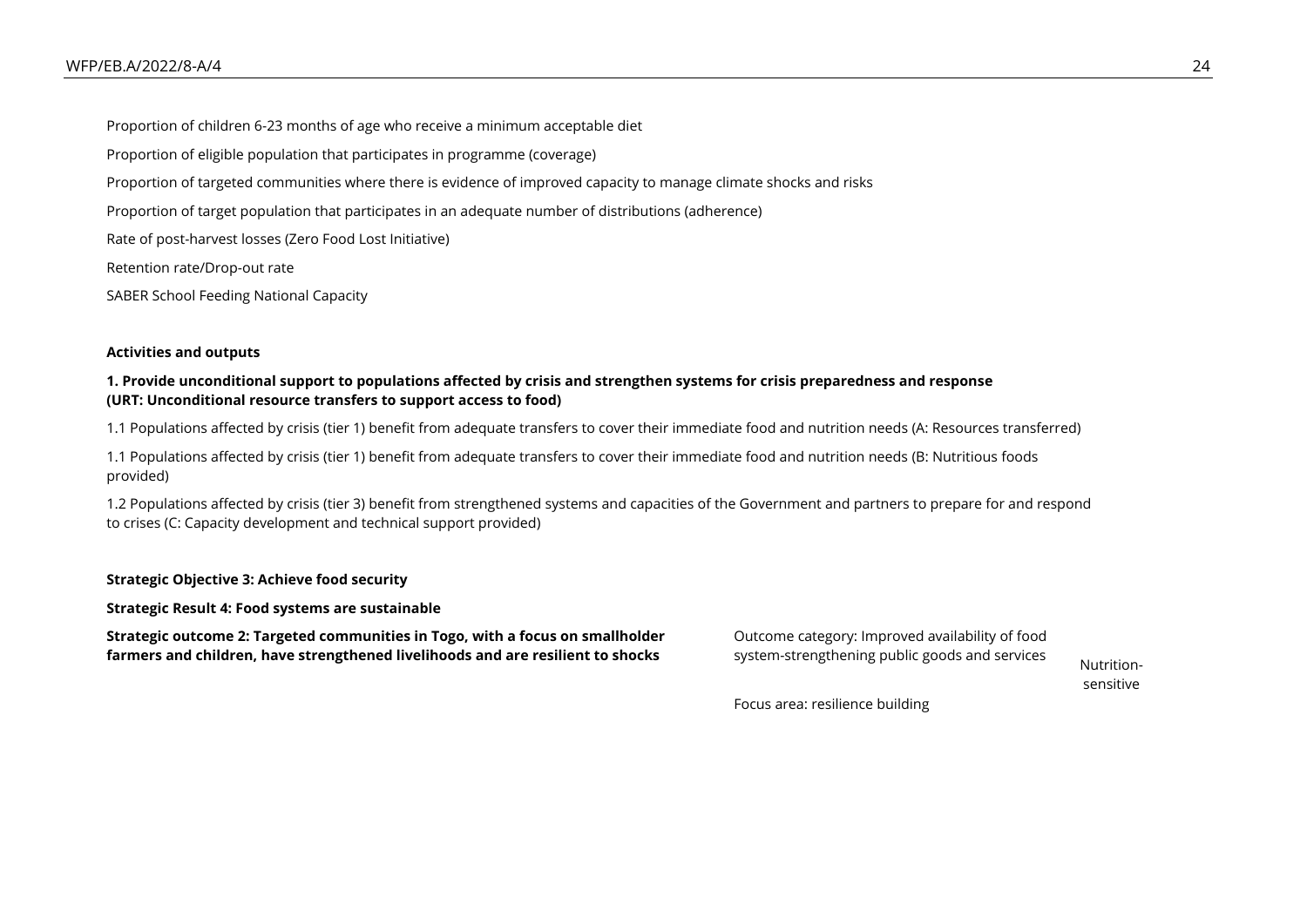#### **Assumptions**

Required financial, technical and material resources are available on time to support institutional capacity strengthening activities. Commitment and engagement of the Government of Togo, United Nations agencies and other development partners

#### **Outcome indicators**

Number of national food security and nutrition policies, programmes and system components enhanced as a result of WFP capacity strengthening

Number of national programmes enhanced as a result of WFP-facilitated South-South and triangular cooperation support

Value and volume of smallholder sales through WFP-supported aggregation systems

#### **Activities and outputs**

#### **2. Provide technical support for the development of an integrated locally-sourced home-grown school feeding mode (SMP: School meal activities)**

2.2 Children in targeted rural and urban communities (tier 1) benefit from locally sourced and nutritious school meals, including through school gardens, on a pilot basis (A: Resources transferred)

2.2 Children in targeted rural and urban communities (tier 1) benefit from locally sourced and nutritious school meals, including through school gardens, on a pilot basis (N: School feeding provided)

2.2 Children in targeted rural and urban communities (tier 1) benefit from locally sourced and nutritious school meals, including through school gardens, on a pilot basis (B: Nutritious foods provided)

2.1 Targeted communities (tier 3) benefit from strengthened national capacity to manage sustainable food systems anchored in a school feeding model based on local smallholder production and local food transformation and fortification to be tested through a pilot (C: Capacity development and technical support provided)

2.1 Targeted communities (tier 3) benefit from strengthened national capacity to manage sustainable food systems anchored in a school feeding model based on local smallholder production and local food transformation and fortification to be tested through a pilot (E: Social and behaviour change communication (SBCC) delivered)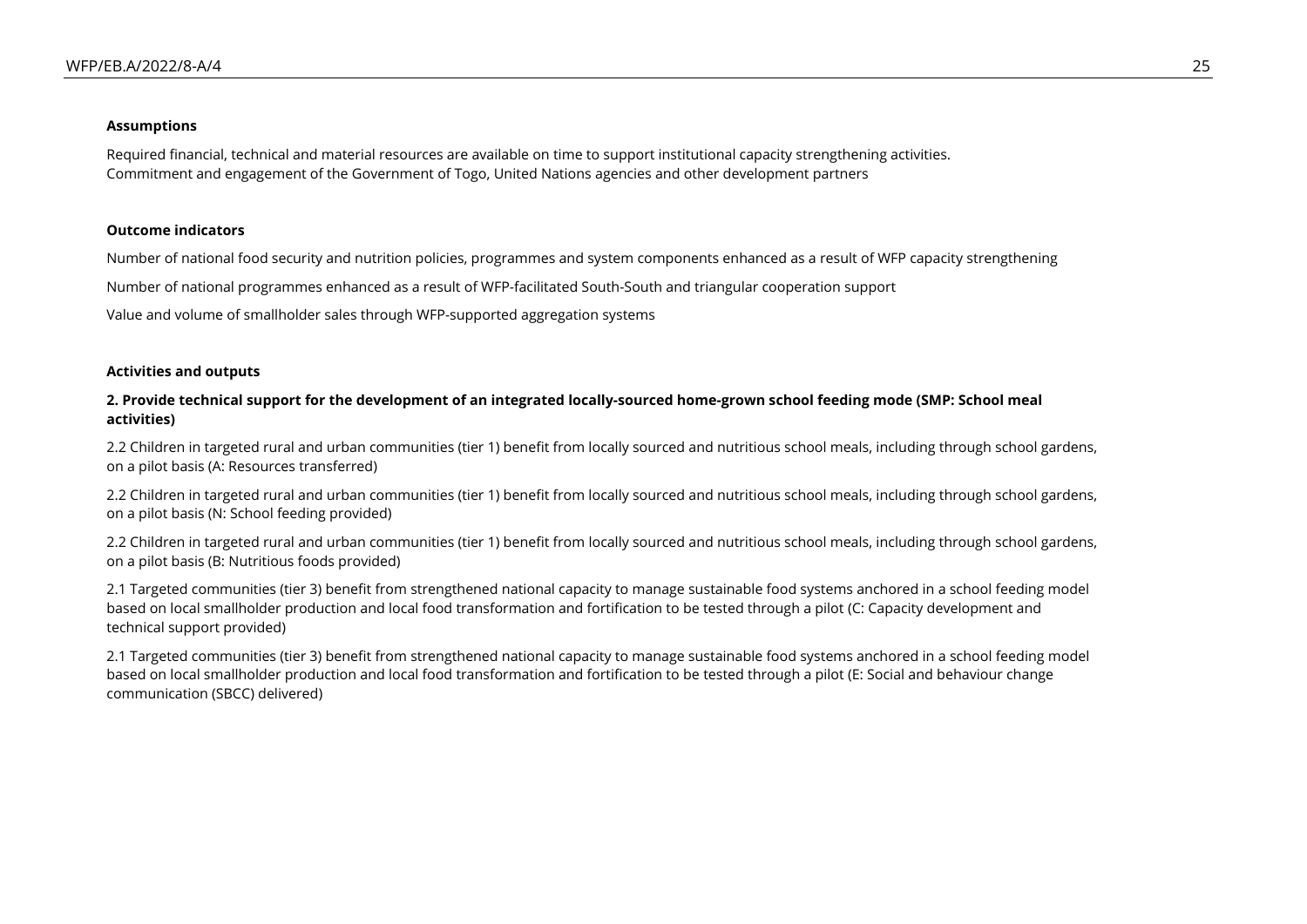#### **3. Facilitate equitable access to markets at the national level and provide technical assistance to smallholder farmers and food value chain entities, including in the context of home-grown school feeding (SMS: Smallholder agricultural market support activities)**

3.1 Smallholder farmers (tier 1), especially through their organizations, and value chain actors in targeted communities in Togo have reduced postharvest losses and strengthened links to markets, including through local school feeding, digital platforms and e-commerce, and increase their revenue and participation in food system value chains (F: Purchases from smallholders completed)

3.1 Smallholder farmers (tier 1), especially through their organizations, and value chain actors in targeted communities in Togo have reduced postharvest losses and strengthened links to markets, including through local school feeding, digital platforms and e-commerce, and increase their revenue and participation in food system value chains (G: Linkages to financial resources and insurance services facilitated )

3.2 Vulnerable populations, including smallholder farmers (tier 3), benefit from integrated early warning systems and improved capacity and policies for food security, quality and nutrition (C: Capacity development and technical support provided)

#### **Strategic Goal 2: Partner to support implementation of the SDGs**

**Strategic Objective 5: Partner for SDG results**

**Strategic Result 8: Sharing of knowledge, expertise and technology strengthen global partnership support to country efforts to achieve the SDGs**

**Strategic outcome 3: Government entities and humanitarian and development partners in Togo have access to efficient services and technical assistance throughout the year**

Outcome category: Enhanced strategic partnerships with the public and private sectors, Rome-based agencies and other operational partners Nutritionsensitive

Focus area: crisis response

#### **Assumptions**

Partners needs are expressed and financial resources are available on time to provide technical support required

#### **Outcome indicators**

Number of national programmes enhanced as a result of WFP-facilitated South-South and triangular cooperation support

Partnerships index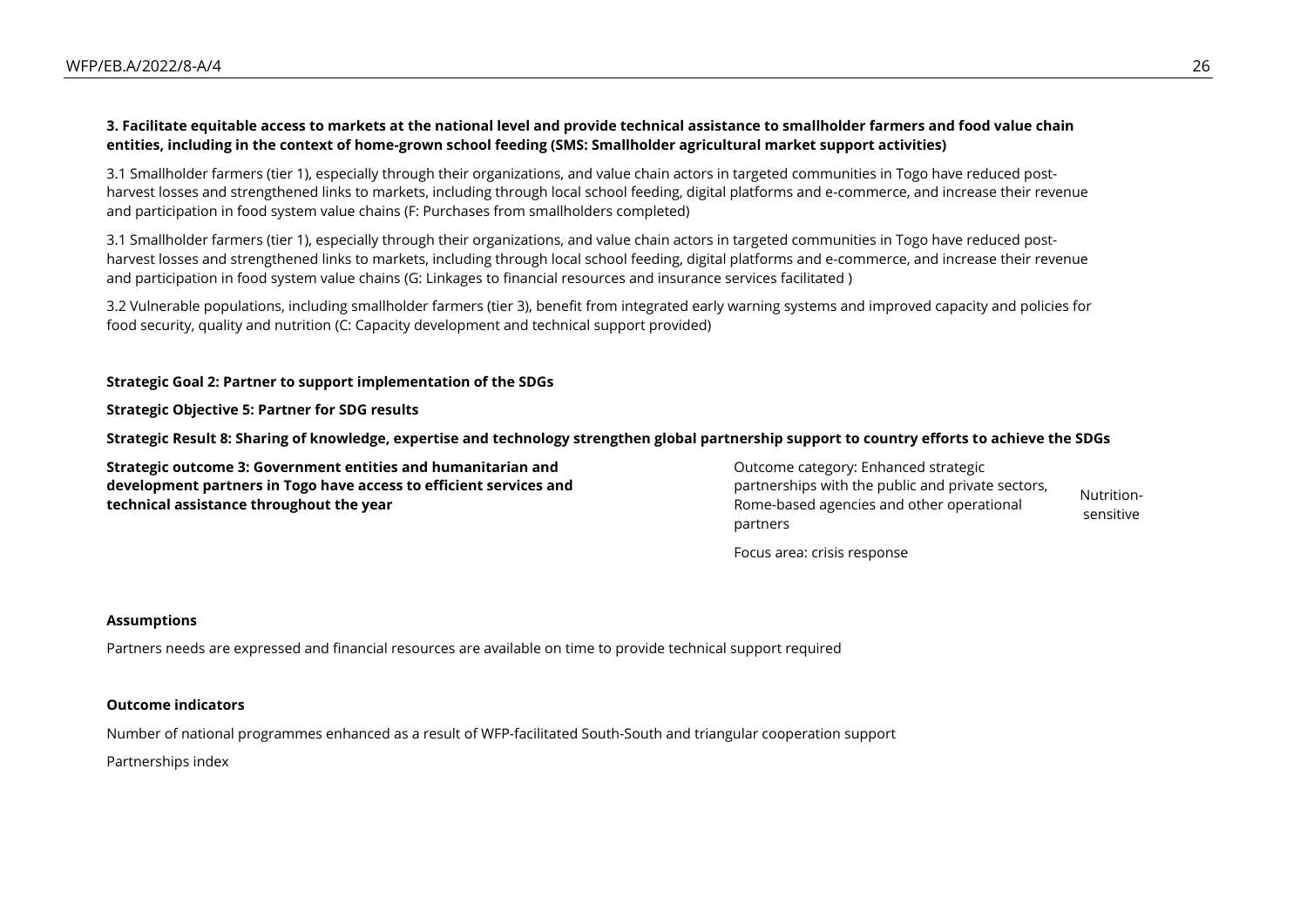#### **Activities and outputs**

#### **4. Provide technical assistance and on-demand services to government entities and other partners, including for the transportation, storage and distribution of food and non-food items (CSI: Institutional capacity strengthening activities)**

4.1 Affected populations (tier 3) benefit from on-demand services and enhanced efficiency of government entities and other partners that allow their needs to be covered in a timely and effective manner (H: Shared services and platforms provided)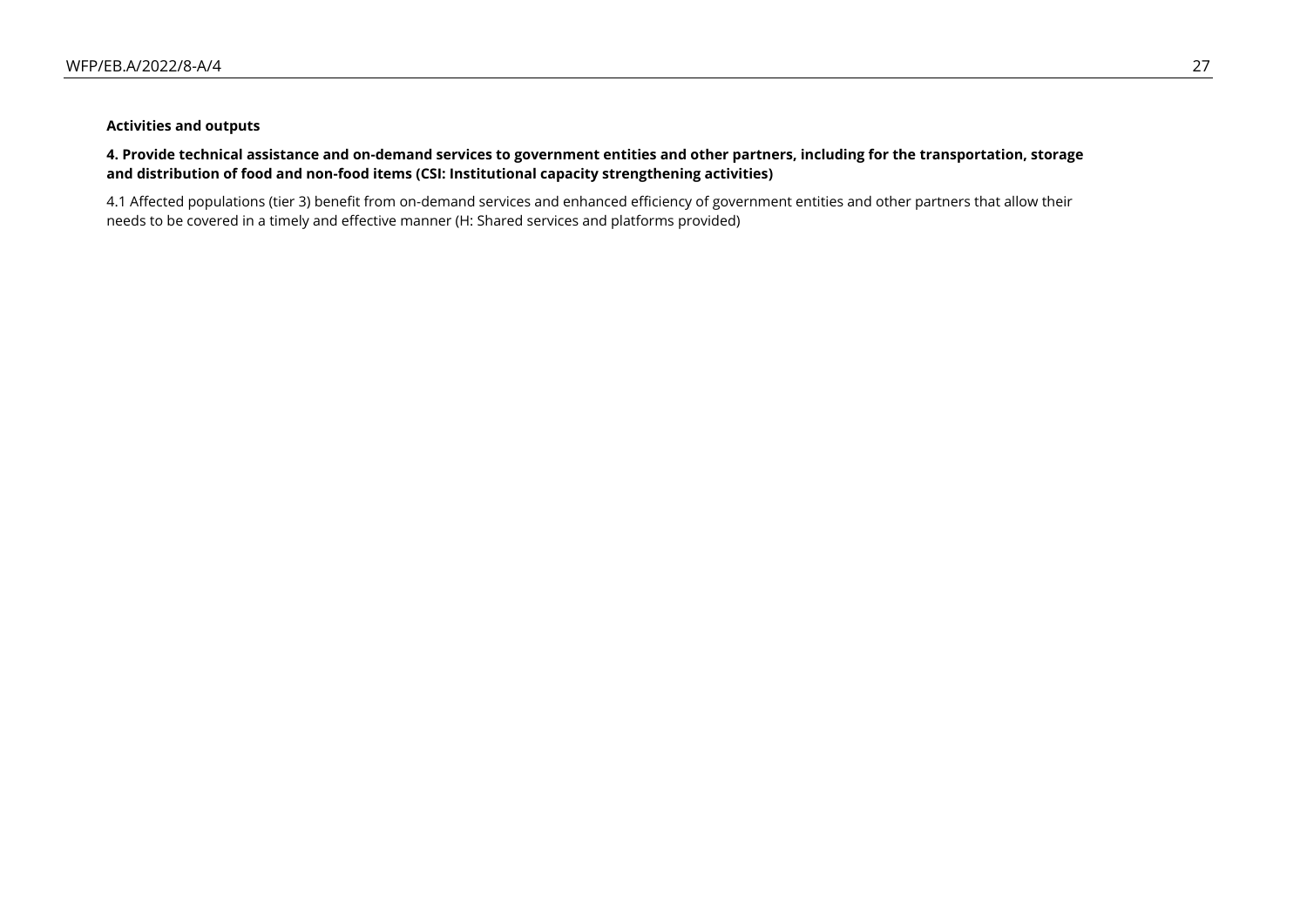#### **Strategic goal 1: Support countries to achieve zero hunger**

#### **C.1. Affected populations are able to hold WFP and partners accountable for meeting their hunger needs in a manner that reflects their views and preferences**

#### **Cross-cutting indicators**

C.1.1: Proportion of assisted people informed about the programme (who is included, what people will receive, length of assistance)

C.1.2: Proportion of project activities for which beneficiary feedback is documented, analysed and integrated into programme improvements

#### **C.2. Affected populations are able to benefit from WFP programmes in a manner that ensures and promotes their safety, dignity and integrity**

#### **Cross-cutting indicators**

C.2.2: Proportion of targeted people receiving assistance without safety challenges (new)

C.2.3: Proportion of targeted people who report that WFP programmes are dignified (new)

C.2.4: Proportion of targeted people having unhindered access to WFP programmes (new)

#### **C.3. Improved gender equality and women's empowerment among WFP-assisted population**

#### **Cross-cutting indicators**

C.3.1: Proportion of households where women, men, or both women and men make decisions on the use of food/cash/vouchers, disaggregated by transfer modality

C.3.2: Proportion of food assistance decision-making entity – committees, boards, teams, etc. – members who are women

C.3.3: Type of transfer (food, cash, voucher, no compensation) received by participants in WFP activities, disaggregated by sex and type of activity

#### **C.4. Targeted communities benefit from WFP programmes in a manner that does not harm the environment**

#### **Cross-cutting indicators**

C.4.1: Proportion of FLAs/MOUs/CCs for CSP activities screened for environmental and social risk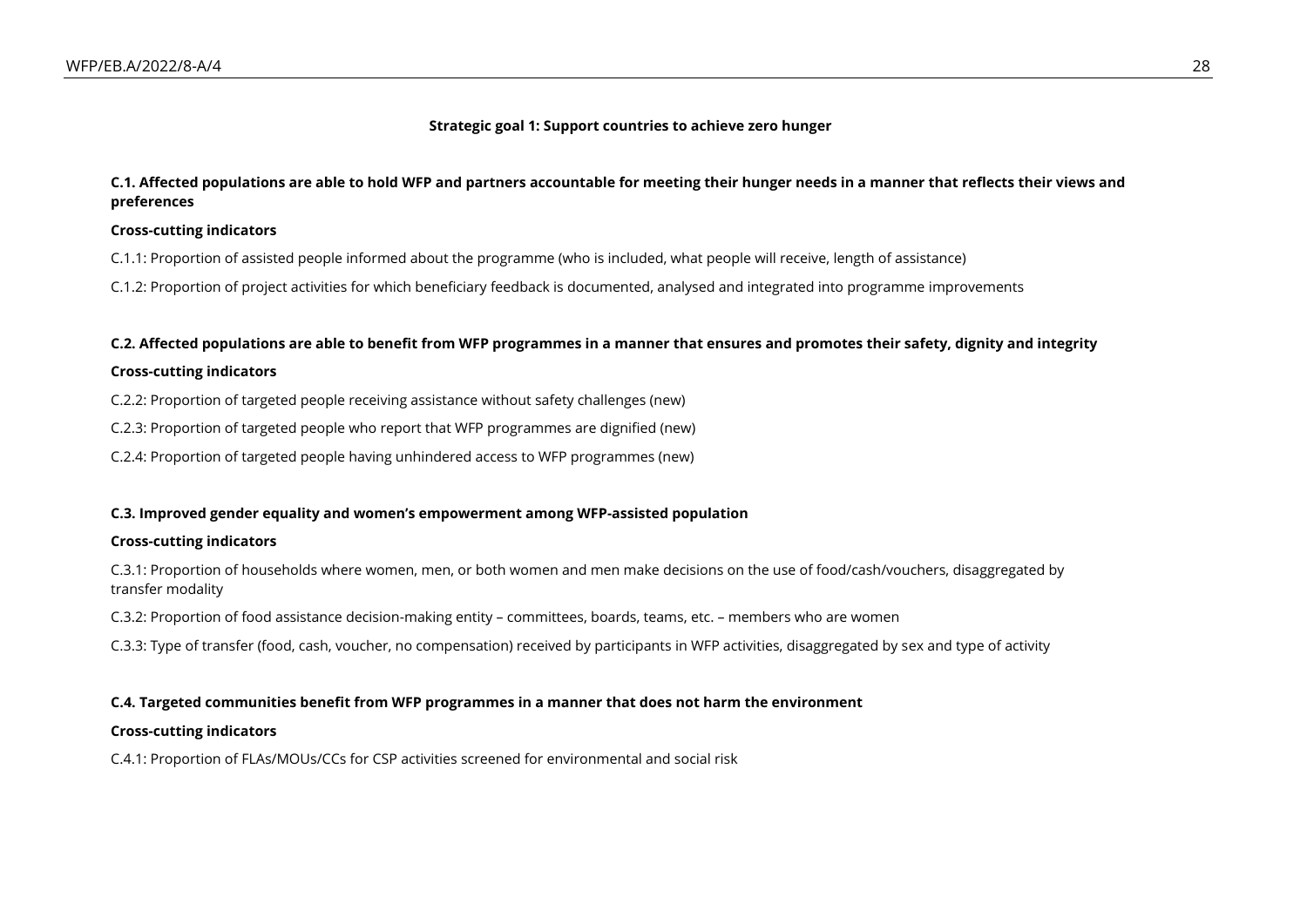# **ANNEX II**

| INDICATIVE COST BREAKDOWN BY STRATEGIC OUTCOME (USD) |                                                                                                                                                                           |                               |                               |            |  |
|------------------------------------------------------|---------------------------------------------------------------------------------------------------------------------------------------------------------------------------|-------------------------------|-------------------------------|------------|--|
|                                                      | <b>Strategic</b><br><b>Strategic</b><br><b>Strategic</b><br><b>Result 1/SDG</b><br><b>Result 4/SDG</b><br><b>Result 8/SDG</b><br>target 17.16<br>target 2.1<br>target 2.4 |                               | <b>Total</b>                  |            |  |
|                                                      | <b>Strategic</b><br>outcome 1                                                                                                                                             | <b>Strategic</b><br>outcome 2 | <b>Strategic</b><br>outcome 3 |            |  |
| <b>Focus area</b>                                    | <b>Crisis response</b>                                                                                                                                                    | <b>Resilience</b><br>building | <b>Crisis response</b>        |            |  |
| <b>Transfers</b>                                     | 5 574 380                                                                                                                                                                 | 4 1 6 5 1 2 3                 | 1716500                       | 11 456 002 |  |
| Implementation                                       | 803 273                                                                                                                                                                   | 1 171 212                     | 508 770                       | 2 483 255  |  |
| Adjusted direct support<br>costs                     | 1 275 577                                                                                                                                                                 | 1071829                       | 453 323                       | 2800729    |  |
| <b>Subtotal</b>                                      | 7 653 230                                                                                                                                                                 | 6408164                       | 2 678 593                     | 16 739 987 |  |
| Indirect support costs<br>$(6.5$ percent)            | 497 460                                                                                                                                                                   | 416 531                       |                               | 913 991    |  |
| <b>Total</b>                                         | 8 150 690                                                                                                                                                                 | 6824695                       | 2 678 593                     | 17 653 978 |  |